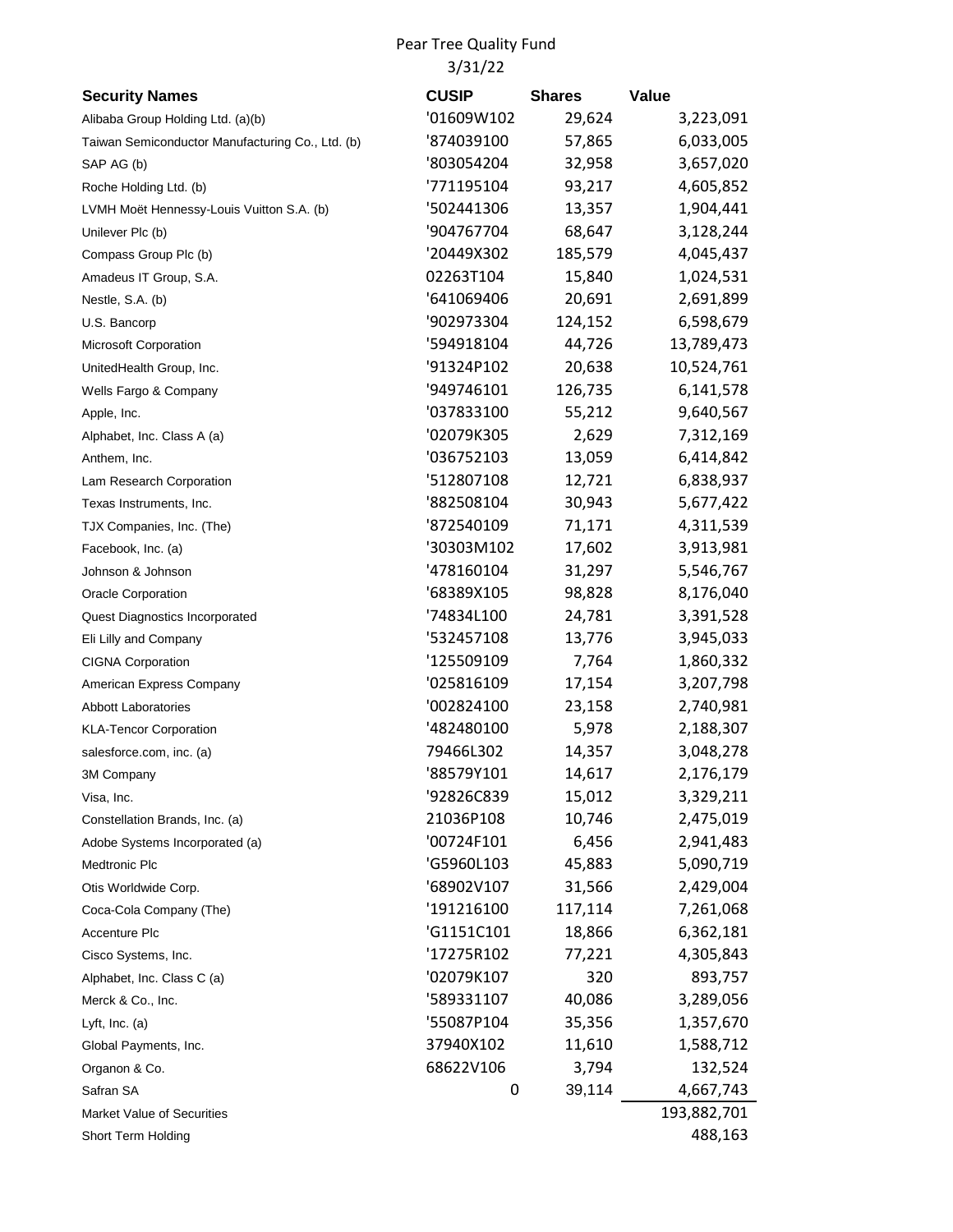### Pear Tree Quality Fund 3/31/22

Foreign Currency Assets - Liablilities Market to Market **Total Net Assets** 

| 246,623     |  |
|-------------|--|
| (160)       |  |
| 194,617,327 |  |

### *IMPORTANT LEGAL INFORMATION:*

**Investors should read the prospectus carefully before investing because it contains more complete information on the Pear Tree Funds' investment objectives, risks, charges and expenses. Please consider this information carefully. For a prospectus and other information, visit www.peartreefunds.com or call (800) 326-2151. The Portfolio is actively managed and holdings are subject to change without notice and may not represent current or future portfolio composition.**

The portfolio data is "as of" the date indicated and we disclaim any responsibility to update the information. Unlike the fund's regulatory filings, the portfolio data and its presentation in this document are not required to conform to Generally Accepted Accounting Principles (GAAP) and Securities and Exchange Commission (SEC) presentation requirements. Therefore, it differs from that in the complete statement of investments in the annual and semiannual report to shareholders filed with the SEC on Form N-CSR, and the complete statement of investments provided in the first, second and third quarter SEC Form N-PORT filings for each fiscal year. Forms N-CSR and N-PORT for the Fund are available on the SEC website at www.sec.gov.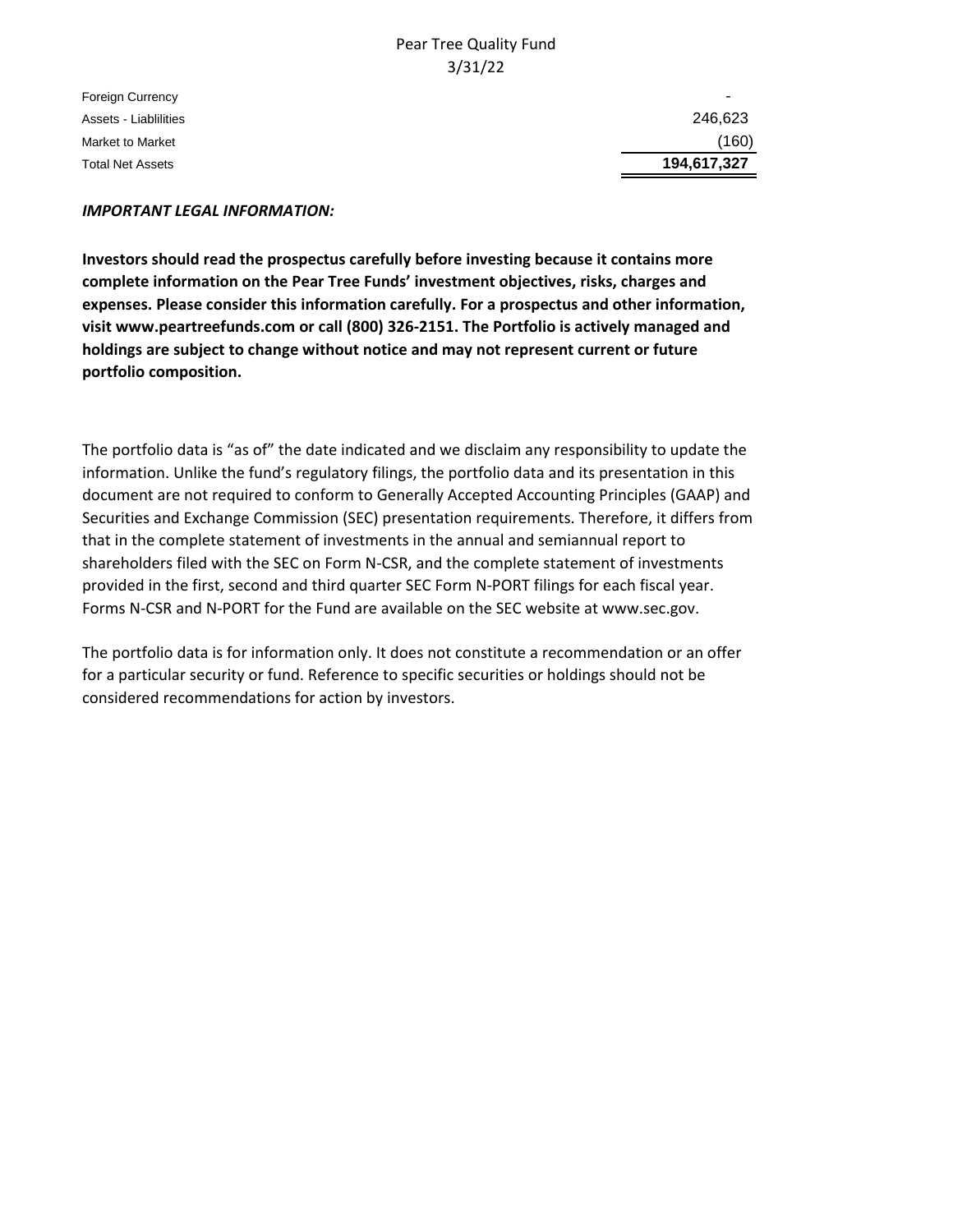## Pear Tree Polaris Small Cap Fund 3/31/22

| <b>Security Name</b>                           | <b>Cusip</b> | <b>Shares</b> | Value     |
|------------------------------------------------|--------------|---------------|-----------|
| Dril-Quip, Inc. (a)                            | '262037104   | 60,400        | 2,255,940 |
| CVR Energy, Inc.                               | 12662P108    | 79,500        | 2,030,430 |
| BG Staffing, Inc.                              | '05544A109   | 55,516        | 731,146   |
| Allison Transmission Holdings, Inc.            | 01973R101    | 54,800        | 2,151,448 |
| South Plains Financial, Inc.                   | '83946P107   | 88,600        | 2,354,988 |
| Oshkosh Corporation                            | '688239201   | 7,400         | 744,810   |
| Harmony Biosciences Holdings, Inc. (a)         | 413197104    | 30,900        | 1,503,285 |
| <b>BOK Financial Corporation</b>               | 05561Q201    | 15,964        | 1,499,818 |
| Perdoceo Education Corporation (a)             | 71363P106    | 154,800       | 1,777,104 |
| Graphic Packaging Holding Co.                  | 388689101    | 102,100       | 2,046,084 |
| Knight-Swift Transportation Holdings, Inc.     | '499049104   | 18,894        | 953,391   |
| Maximus Inc.                                   | '577933104   | 21,000        | 1,573,950 |
| MKS Instruments, Inc.                          | '55306N104   | 5,300         | 795,000   |
| Winnebago Industries, Inc.                     | '974637100   | 24,067        | 1,300,340 |
| Crocs, Inc. (a)                                | '227046109   | 10,310        | 787,684   |
| <b>Cabot Corporation</b>                       | '127055101   | 18,273        | 1,250,056 |
| Berry Global Group, Inc. (a)                   | 08579W103    | 29,400        | 1,704,024 |
| Brookline Bancorp, Inc.                        | '11373M107   | 115,300       | 1,824,046 |
| Diamondback Energy, Inc.                       | '25278X109   | 12,670        | 1,736,804 |
| Science Applications International Corporation | 808625107    | 17,700        | 1,631,409 |
| <b>EVERTEC Inc.</b>                            | '30040P103   | 42,300        | 1,731,339 |
| Cambridge Bancorp                              | '132152109   | 23,530        | 2,000,050 |
| Central Garden and Pet Company, Class A (a)    | '153527205   | 22,800        | 929,784   |
| Asbury Automotive Group, Inc. (a)              | '043436104   | 5,246         | 840,409   |
| Johnson Outdoors, Inc.                         | '479167108   | 10,600        | 823,938   |
| F.N.B. Corporation                             | '302520101   | 61,980        | 771,651   |
| International Bancshares Corporation           | '459044103   | 41,700        | 1,760,157 |
| Eagle Materials Inc.                           | '26969P108   | 8,500         | 1,091,060 |
| National Oilwell Varco, Inc. (a)               | '637071101   | 85,738        | 1,681,322 |
| Barrett Business Services, Inc.                | '068463108   | 27,700        | 2,145,919 |
| Wabash National Corporation (a)                | '929566107   | 59,800        | 887,432   |
| Standard Motor Products, Inc.                  | 853666105    | 21,900        | 944,766   |
| Cinemark Holdings, Inc.                        | '17243V102   | 116,258       | 2,008,938 |
| Ingredion Incorporated                         | 457187102    | 20,300        | 1,769,145 |
| Applied Industrial Technologies, Inc.          | '03820C105   | 9,000         | 923,940   |
| Arrow Electronics, Inc. (a)                    | '042735100   | 8,300         | 984,629   |
| Natus Medical, Inc. (a)                        | '639050103   | 46,220        | 1,214,662 |
| <b>Regal Rexnord Corporation</b>               | 758750103    | 5,289         | 786,897   |
| <b>SLM Corporation</b>                         | 78442P106    | 47,200        | 866,592   |
| <b>Curtiss-Wright Corporation</b>              | 231561101    | 10,400        | 1,561,664 |
| FedNat Holding Company (a)                     | 31431B109    | 459,500       | 620,325   |
| Kforce, Inc.                                   | '493732101   | 20,094        | 1,486,353 |
| Sanderson Farms, Inc.                          | '800013104   | 4,550         | 853,080   |
| Superior Group of Companies, Inc.              | 868358102    | 29,100        | 519,435   |
| Kimball Electronics, Inc. (a)                  | 49428J109    | 34,745        | 694,553   |
| Sally Beauty Holdings, Inc.                    | 79546E104    | 50,100        | 783,063   |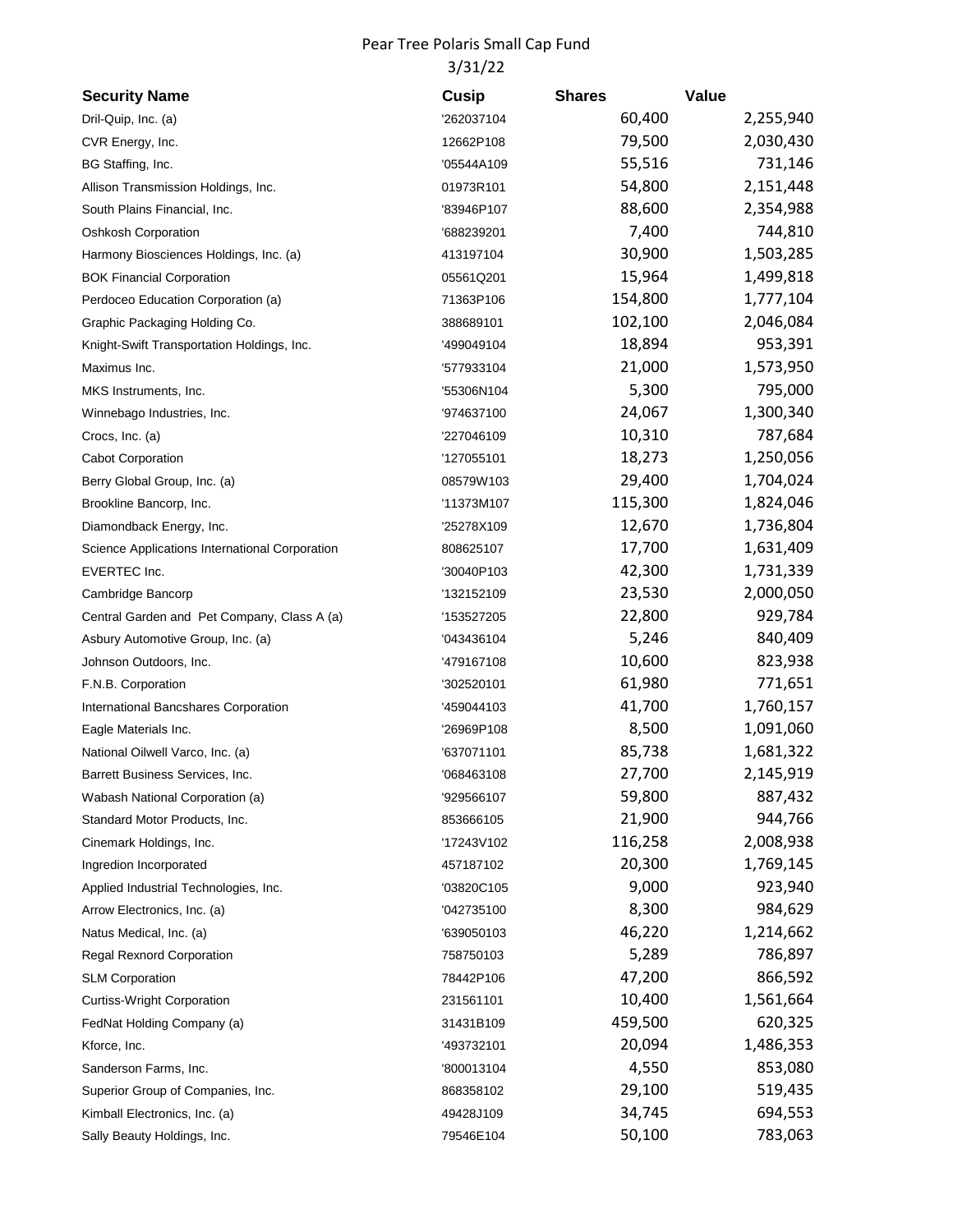#### Pear Tree Polaris Small Cap Fund 3/31/22

| Colony Bankcorp, Inc.                 | '19623P101 | 119,479   | 2,230,673  |
|---------------------------------------|------------|-----------|------------|
| Vectrus, Inc. (a)                     | '92242T101 | 33,100    | 1,186,966  |
| CSG Systems International, Inc.       | '126349109 | 26,700    | 1,697,319  |
| Methode Electronics, Inc.             | 591520200  | 34,400    | 1,487,800  |
| Pacira BioSciences, Inc.              | 695127100  | 8,600     | 656,352    |
| Computer Programs and Systems, Inc.   | '205306103 | 38,650    | 1,331,493  |
| <b>OFG Bancorp</b>                    | '67103X102 | 76,100    | 2,027,304  |
| Air Lease Corporation                 | '00912X302 | 36,300    | 1,620,795  |
| Central Pacific Financial Corporation | '154760409 | 28,983    | 808,626    |
| United Insurance Holdings Corporation | '910710102 | 181,251   | 599,941    |
| Supernus Pharmaceuticals, Inc. (a)    | 868459108  | 32,900    | 1,063,328  |
| Insight Enterprises, Inc. (a)         | '45765U103 | 8,527     | 915,118    |
| Hercules Capital, Inc.                | '427096508 | 84,498    | 1,526,879  |
| <b>Exco Technologies Limited</b>      | 30150P950  | 273,400   | 2,099,036  |
| <b>Enghouse Systems Limited</b>       | 292949955  | 30,600    | 968,147    |
| Market Value of Securities            |            | 3,209,232 | 81,552,634 |
| Short Term Holding                    |            |           | 2,674,222  |
| <b>Foreign Currency</b>               |            |           |            |
| Assets - Liabilities                  |            |           | (12, 885)  |
| Mark to Market                        |            |           | 802        |
| <b>Total Net Assets</b>               |            |           | 84,214,773 |

#### *IMPORTANT LEGAL INFORMATION:*

**Investors should read the prospectus carefully before investing because it contains more complete information on the Pear Tree Funds' investment objectives, risks, charges and expenses. Please consider this information carefully. For a prospectus and other information, visit www.peartreefunds.com or call (800) 326-2151. The Portfolio is actively managed and holdings are subject to change without notice and may not represent current or future portfolio composition.**

The portfolio data is "as of" the date indicated and we disclaim any responsibility to update the information. Unlike the fund's regulatory filings, the portfolio data and its presentation in this document are not required to conform to Generally Accepted Accounting Principles (GAAP) and Securities and Exchange Commission (SEC) presentation requirements. Therefore, it differs from that in the complete statement of investments in the annual and semiannual report to shareholders filed with the SEC on Form N-CSR, and the complete statement of investments provided in the first, second and third quarter SEC Form N-PORT filings for each fiscal year. Forms N-CSR and N-PORT for the Fund are available on the SEC website at www.sec.gov.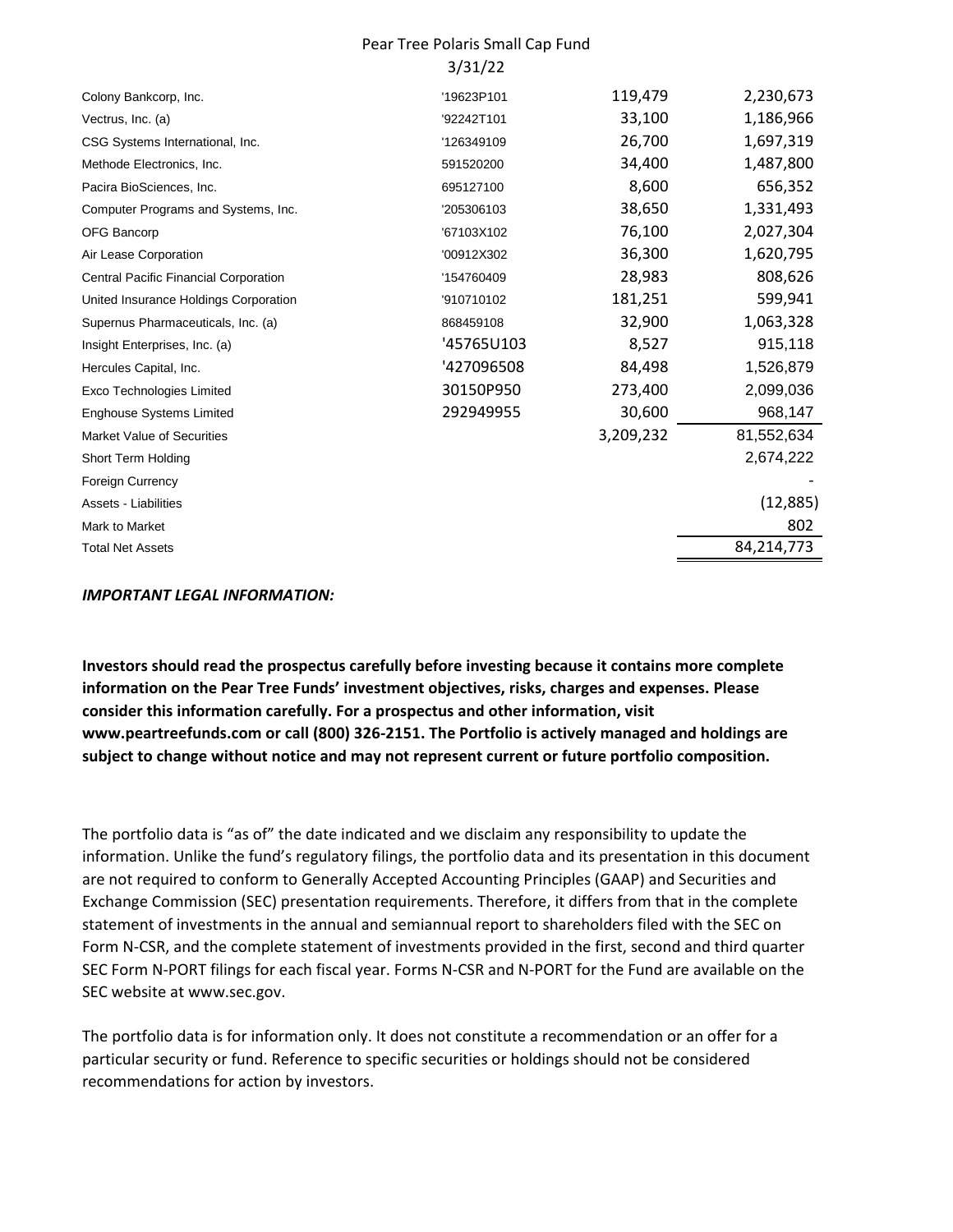Pear Tree Polaris Small Cap Fund 3/31/22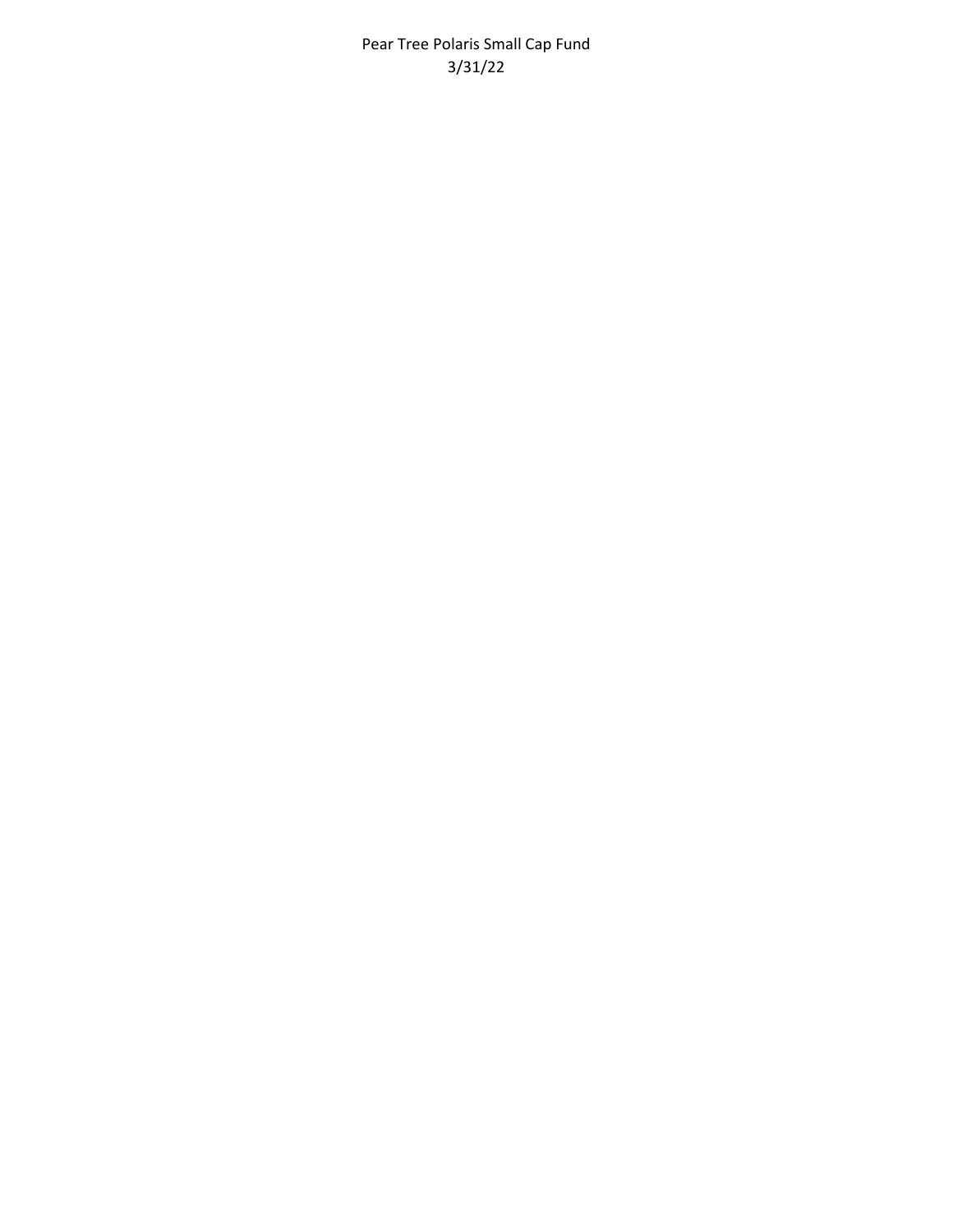| <b>Security Name</b>                             | <b>Shares</b> | Value     |
|--------------------------------------------------|---------------|-----------|
| Taiwan Semiconductor Manufacturing Co., Ltd. (b) | 35,300        | 3,680,378 |
| Baidu, Inc. (a)(b)                               | 6,425         | 850,028   |
| América Móvil S.A.B. Series L (b)                | 43,910        | 928,697   |
| Infosys Limited - SP (b)                         | 125,500       | 3,123,695 |
| NetEase Inc. (b)                                 | 1,150         | 103,144   |
| Tata Motors Limited (a)(b)                       | 4,572         | 127,787   |
| Bancolombia S.A. (b)                             | 4,520         | 192,823   |
| Sociedad Química y Minera de Chile S.A.          | 2,900         | 248,240   |
| Globant S.A.                                     | 5,473         | 1,434,309 |
| Microsoft Corporation                            | 4,356         | 1,342,998 |
| NVIDIA Corporation (a)                           | 1,565         | 427,026   |
| Copa Holdings, S.A.                              | 6,330         | 529,441   |
| XP Inc. Class A                                  | 14,536        | 437,534   |
| Estee Lauder Companies, Inc. (The)               | 1,924         | 523,944   |
| TE Connectivity Ltd.                             | 3,398         | 445,070   |
| Danaher Corporation                              | 1,606         | 471,088   |
| Mercado Libre, Inc.                              | 80            | 95,158    |
| Deere & Company                                  | 580           | 240,967   |
| iShares Core MSCI Emerging Markets ETF           | 31,300        | 1,738,715 |
| SK Hynix, Inc.                                   | 20,774        | 2,022,468 |
| LONGi Green Energy Technology                    | 90,700        | 1,032,245 |
| Taiwan Semiconductor Manufacturing Co., Ltd.     | 216,200       | 4,504,874 |
| Wal-Mart de Mexico, S.A.B. de C.V.               | 510,400       | 2,096,679 |
| Baidu, Inc. (a)                                  | 46,950        | 848,306   |
| Samsung Electronics Company Limited              | 75,708        | 4,347,409 |
| <b>Hindalco Industries Limited</b>               | 63,401        | 476,501   |
| Reliance Industries Ltd.                         | 53,519        | 1,860,893 |
| Ping An Insurance Group H Share                  | 227,500       | 1,616,617 |
| Weg S.A.                                         | 140,300       | 1,029,516 |
| Sungrow Power Supply Co., Ltd.                   | 30,900        | 522,510   |
| Samsung Biologics (a)                            | 1,383         | 943,642   |
| Grupo Financiero Banorte SAB de CV               | 211,800       | 1,588,341 |
| Apollo Hospitals Enterprise Limited              | 16,045        | 956,263   |
| <b>Tencent Holdings Limited</b>                  | 21,900        | 1,046,426 |
| Grupo Mexico S.A.B. de C.V. Class B              | 112,000       | 668,338   |
| ASML Holding N.V.                                | 1,053         | 714,653   |
| PT Bank Central Asia Tbk                         | 2,632,100     | 1,461,514 |
| Grupo Aeroportuario del Pacífico, S.A.B. de C.V. | 32,700        | 529,001   |
| Mindtree Ltd.                                    | 11,202        | 636,108   |
| Chongqing Brewery Co., Ltd.                      | 44,800        | 757,343   |
| China Merchants Bank Co., Ltd. - H Shares        | 233,500       | 1,835,167 |
| Country Garden Services Holdings Company, Ltd.   | 157,500       | 675,741   |
| Contemporary Amperex Technology Company, Ltd.    | 13,700        | 1,106,479 |
| Wilmar International Limited                     | 128,000       | 445,456   |
| Bharti Airtel Ltd.                               | 123,991       | 1,235,328 |
| Norsk Hydro ASA                                  | 23,176        | 228,208   |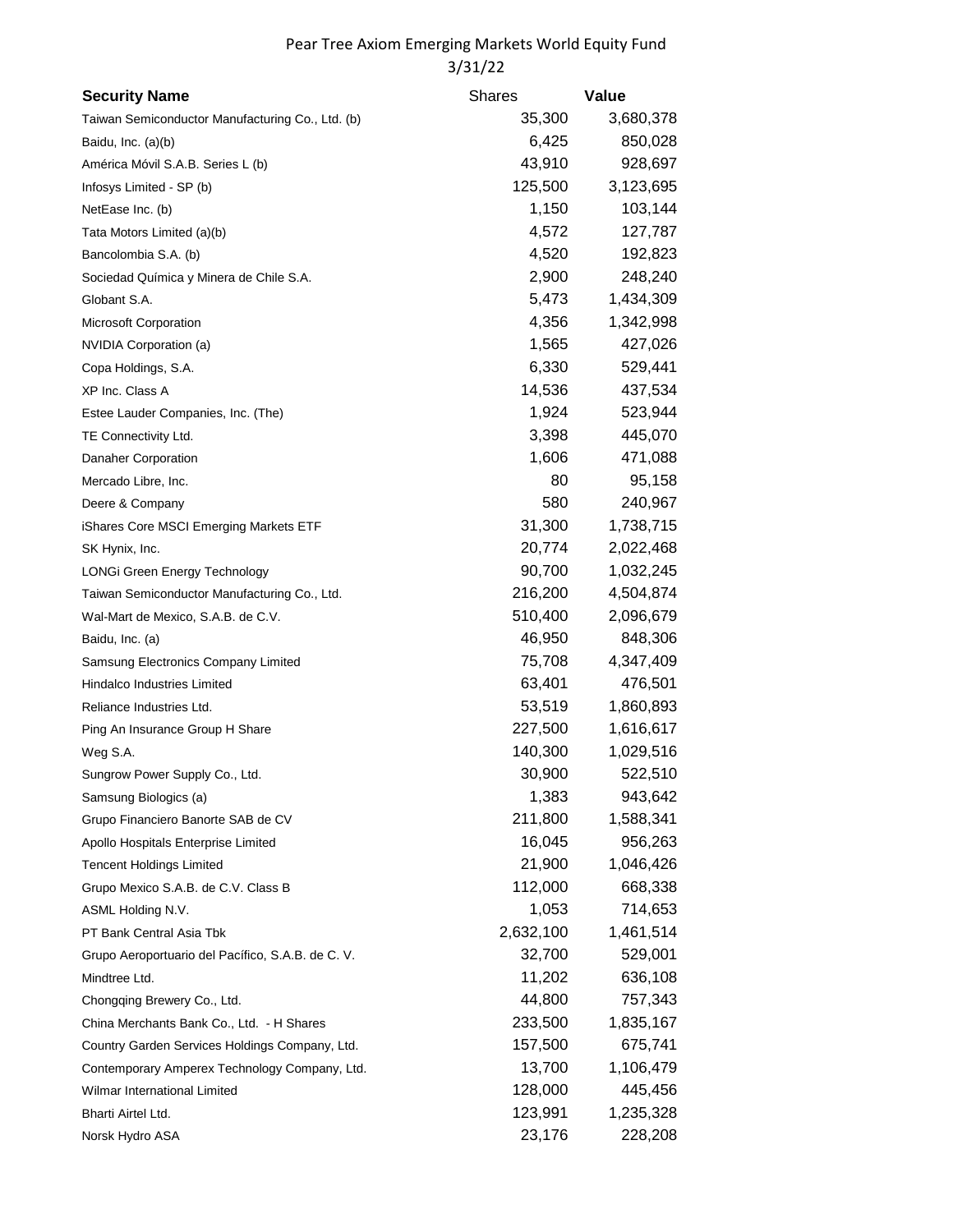| East Money Information Co., Ltd.                  | 101,500 | 405,482   |
|---------------------------------------------------|---------|-----------|
| Bosideng International Holdings Limited           | 710,000 | 331,818   |
| DBS Group Holdings Ltd.                           | 45,000  | 1,191,333 |
| SITC International Holdings Company Ltd.          | 108,500 | 384,462   |
| LVMH Moet Hennessy Louis Vuitton SE               | 703     | 507,931   |
| Sartorius Stedim Biotech                          | 972     | 402,837   |
| OTP Bank Nyrt.                                    | 6,086   | 223,943   |
| Erste Group Bank AG                               | 6,328   | 232,970   |
| Centre Testing International Group Co., Ltd.      | 212,200 | 658,034   |
| MediaTek, Inc.                                    | 16,700  | 527,494   |
| China Construction Bank Corporation               | 627,000 | 471,567   |
| <b>FirstRand Limited</b>                          | 154,250 | 817,776   |
| Hapvida Participacoes e Investimentos S.A.        | 191,948 | 478,254   |
| Samsung SDI Co., Ltd.                             | 224     | 110,147   |
| Shoprite Holdings Ltd.                            | 37,224  | 602,870   |
| <b>INPEX Corporation</b>                          | 56,000  | 664,387   |
| Shinhan Financial Group Co., Limited              | 31,755  | 1,087,276 |
| Capitec Bank                                      | 6,800   | 1,089,652 |
| Airtac International Group                        | 8,140   | 264,501   |
| Ganfeng Lithium Co., Ltd.                         | 26,200  | 374,697   |
| Grupo Aeroportuario del Sureste, S. A. B. de C.V. | 35,370  | 787,374   |
| Localiza Rent a Car S.A.                          | 54,300  | 698,176   |
| Samsung Electronics Co., Ltd.                     | 9,148   | 475,495   |
| First Abu Dhabi Bank                              | 94,763  | 608,861   |
| Yunnan Energy Investment Co., Ltd.                | 13,600  | 471,694   |
| CTBC Financial Holding Co., Ltd.                  | 411,000 | 421,737   |
| <b>BAE Systems plc</b>                            | 22,540  | 212,906   |
| Itau Unibanco Holding S.A.                        | 59,700  | 345,235   |
| Country Garden Holdings Company Limited           | 416,000 | 320,311   |
| Dino Polska S.A.                                  | 2,752   | 224,859   |
| Bajaj Finserv Limited                             | 11,696  | 1,120,586 |
| Silergy Corp.                                     | 4,600   | 550,687   |
| HDFC Bank Ltd.                                    | 83,226  | 1,614,930 |
| <b>Clicks Group Limited</b>                       | 21,876  | 462,671   |
| Chailease Holding Co., Ltd.                       | 63,000  | 557,405   |
| Public Bank Bhd                                   | 582,600 | 647,056   |
| Novo Nordisk A/S                                  | 1,831   | 205,109   |
| Petronas Chemicals Group Berhad                   | 267,000 | 609,589   |
| Hermès International S.A.                         | 136     | 195,421   |
| Samsonite International S.A.                      | 172,000 | 389,182   |
| Teleperformance SE                                | 2,555   | 984,420   |
| BYD Company Ltd.                                  | 35,000  | 1,002,886 |
| Yunnan Botanee Bio-Technology Group Co., Ltd.     | 9,600   | 283,046   |
| Naver Corp.                                       | 3,174   | 891,669   |
| <b>Bidvest Group Limited</b>                      | 9,135   | 139,846   |
| Makalot Industrial Co., Ltd.                      | 26,000  | 186,482   |
| Yadea Group Holdings Ltd.                         | 60,000  | 92,857    |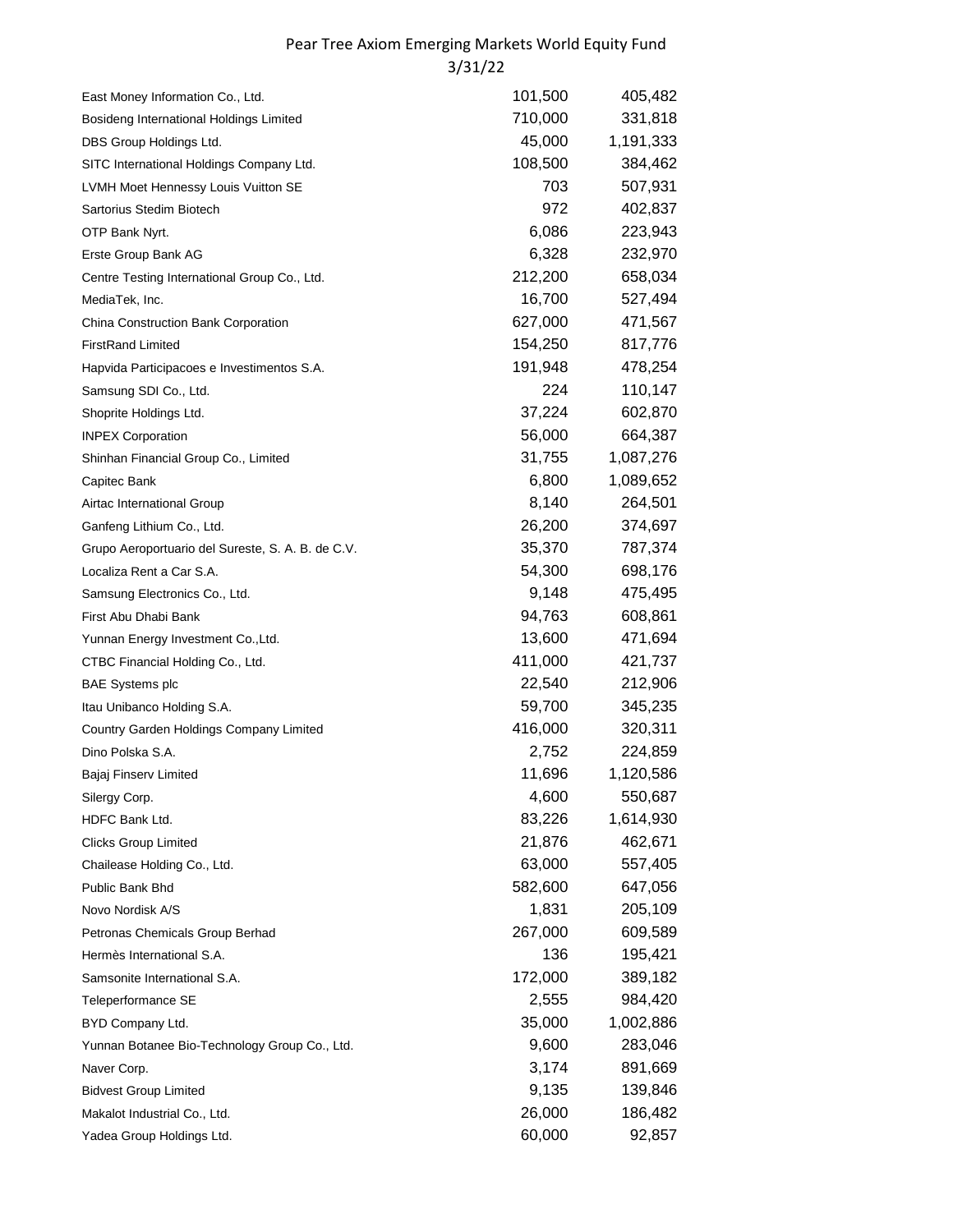| Anglo American plc                                 | 22,250     | 1,163,767  |
|----------------------------------------------------|------------|------------|
| Epiroc AB                                          | 10,803     | 234,389    |
| JD.com, Inc.                                       | 2,802      | 83,723     |
| Kia Motors Corporation                             | 11,993     | 732,216    |
| BB Seguridade Participacoes S.A.                   | 34,800     | 187,182    |
| Sika AG                                            | 537        | 179,370    |
| Vale Indonesia Tbk                                 | 566,500    | 264,268    |
| AIA Group Ltd.                                     | 53,000     | 557,991    |
| Hana Financial Group, Inc.                         | 26,187     | 1,050,029  |
| PT Bank Mandiri Tbk                                | 976,200    | 536,952    |
| Shenzhen Mindray Bio-Medical Electronics Co., Ltd. | 10,700     | 518,292    |
| PT Telekomunikasi Indonesia Persero Tbk            | 1,911,500  | 609,551    |
| <b>IDP Education Limited</b>                       | 13,582     | 322,084    |
| Straumann Group                                    | 225        | 363,428    |
| Infosys Limited                                    | 8,092      | 203,632    |
| <b>Titan Company Limited</b>                       | 6,940      | 232,278    |
| Greek Organisation of Football Prognostics S.A.    | 23,090     | 339,105    |
| Wuxi Lead Intelligent Equipment Co., Ltd.          | 111,500    | 1,027,267  |
| ASPEED Technology, Inc.                            | 950        | 108,092    |
| Motherson Sumi Systems Ltd.                        | 21,739     | 40,007     |
| Delta Electronics, Inc.                            | 30,300     | 283,948    |
| China Longyuan Power Group H                       | 782,000    | 1,781,403  |
| Indian Energy Exchange Limited                     | 34,513     | 102,343    |
| Hon Hai Precision Industry Co. Itd.                | 66,000     | 244,176    |
| Atlas Copco AB                                     | 1,366      | 72,071     |
| Asian Paints Ltd.                                  | 2,135      | 86,779     |
| Techtronic Industries Company Limited              | 19,500     | 315,978    |
| Hanergy Mobile Energy Holding Group * (a)          | 36,000     |            |
| China Huishan Dairy Holdings Co., Ltd. * (a)       | 208,000    |            |
| PTT Exploration & Production PCL (d)               | 218,300    | 945,420    |
| Airports of Thailand Public Company Limited (d)    | 47,400     | 94,444     |
| AL Rajhi Bank                                      | 45,182     | 1,929,457  |
| Leejam Sports Co., JSC                             | 13,940     | 467,465    |
| <b>ARAMCO AB</b>                                   | 19,457     | 223,541    |
| Alinma Bank SJSC                                   | 22,989     | 238,166    |
| Market Value of Securities                         | 15,669,307 | 92,993,802 |
| Short Term Holding                                 |            | 1,716,987  |
| Foreign Currency                                   |            | 195,605    |
| Assets - Liabilities                               |            | (72, 752)  |
| Mark to Market                                     |            | (2,697)    |
| <b>Total Net Assets</b>                            |            | 94,830,945 |
|                                                    |            |            |

*IMPORTANT LEGAL INFORMATION:*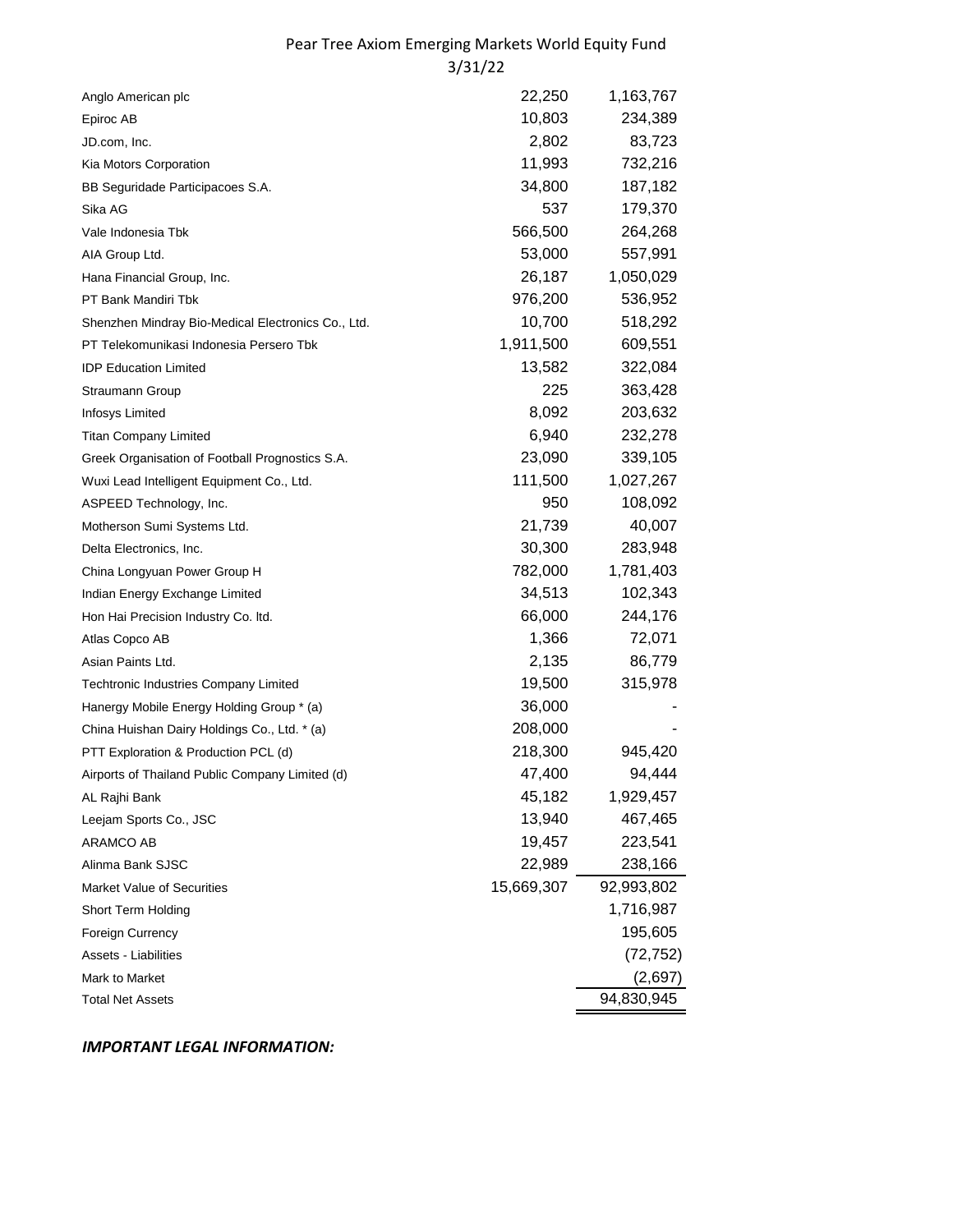**Investors should read the prospectus carefully before investing because it contains more complete information on the Pear Tree Funds' investment objectives, risks, charges and expenses. Please consider this information carefully. For a prospectus and other information, visit www.peartreefunds.com or call (800) 326-2151. The Portfolio is actively managed and holdings are subject to change without notice and may not represent current or future portfolio composition.**

The portfolio data is "as of" the date indicated and we disclaim any responsibility to update the information. Unlike the fund's regulatory filings, the portfolio data and its presentation in this document are not required to conform to Generally Accepted Accounting Principles (GAAP) and Securities and Exchange Commission (SEC) presentation requirements. Therefore, it differs from that in the complete statement of investments in the annual and semiannual report to shareholders filed with the SEC on Form N-CSR, and the complete statement of investments provided in the first, second and third quarter SEC Form N-PORT filings for each fiscal year. Forms N-CSR and N-PORT for the Fund are available on the SEC website at www.sec.gov.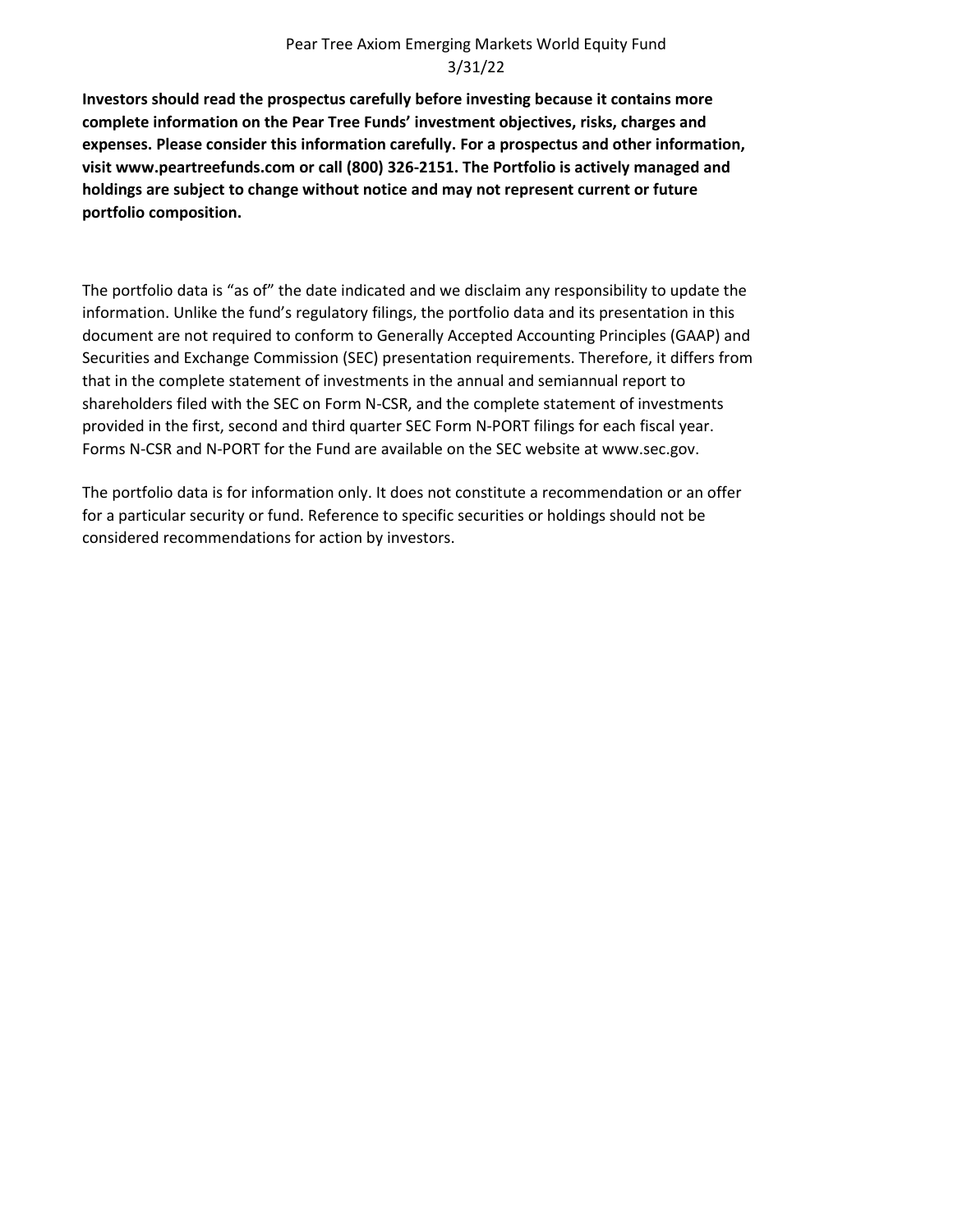## Pear Tree Polaris Foreign Value Fund 3/31/22

| <b>Security Name</b>                    | <b>Shares</b> | <b>Value</b> |
|-----------------------------------------|---------------|--------------|
| Infosys Limited - SP (b)                | 3,423,084     | 85,200,561   |
| Bancolombia S.A. (b)                    | 1,099,700     | 46,913,202   |
| Popular, Inc.                           | 1,324,850     | 108,293,239  |
| Linde plc                               | 255,844       | 81,724,249   |
| Amcor plc                               | 6,071,300     | 68,787,829   |
| Jazz Pharmaceuticals plc (a)            | 569,000       | 88,576,230   |
| Yara International ASA                  | 1,540,800     | 77,885,819   |
| <b>Publicis Groupe</b>                  | 1,539,147     | 94,629,799   |
| SpareBank 1 SR-Bank ASA                 | 6,205,787     | 95,315,324   |
| DNB Bank ASA                            | 3,881,230     | 88,819,090   |
| Antofagasta plc                         | 3,504,996     | 77,206,824   |
| Next plc                                | 877,750       | 69,711,494   |
| Solvay S.A.                             | 628,918       | 62,597,913   |
| <b>Toronto-Dominion Bank</b>            | 1,184,715     | 94,077,240   |
| HeidelbergCement AG                     | 1,086,100     | 62,425,374   |
| SK Hynix, Inc.                          | 833,500       | 81,145,992   |
| Taylor Wimpey plc                       | 36,954,084    | 63,593,137   |
| <b>BASF SE</b>                          | 1,056,500     | 60,841,611   |
| Bancolombia S.A.                        | 4,397,800     | 50,823,537   |
| Methanex Corporation                    | 1,987,993     | 108,495,303  |
| Svenska Handelsbanken AB, Class A       | 6,880,604     | 64,159,118   |
| Inchcape plc                            | 5,556,696     | 49,018,911   |
| Deutsche Telekom AG                     | 4,018,877     | 75,709,419   |
| Mondi plc                               | 3,237,313     | 64,580,102   |
| Greencore Group plc (a)                 | 21,867,835    | 36,998,246   |
| flatexDEGIRO AG                         | 2,050,700     | 41,935,765   |
| D'Ieteren S.A.                          | 227,554       | 38,761,145   |
| Lundin Mining Corporation               | 9,851,300     | 99,924,723   |
| LG Uplus Corporation                    | 6,664,473     | 76,979,186   |
| Duni AB (a)                             | 1,566,400     | 17,244,956   |
| <b>KDDI Corporation</b>                 | 2,459,300     | 81,149,302   |
| Magna International Inc.                | 1,180,656     | 75,862,181   |
| Sony Corporation                        | 746,600       | 78,304,577   |
| Bellway plc                             | 1,949,276     | 62,417,896   |
| Vinci SA                                | 677,398       | 70,083,712   |
| Sparebanken Vest                        | 2,183,075     | 25,715,545   |
| SKF AB-B                                | 4,220,890     | 69,726,164   |
| United Overseas Bank Limited            | 3,030,147     | 71,690,045   |
| Muenchener Rueckversicherungs-Gesellsch | 283,730       | 76,709,379   |
| Fresenius SE & Company KGaA             | 993,500       | 36,858,319   |
| Ipsos                                   | 919,480       | 46,239,982   |
| Samsung Electronics Company Limited     | 1,220,384     | 70,078,566   |
| Michelin (CGDE)                         | 550,700       | 75,332,182   |
| LG Electronics Inc.                     | 693,900       | 68,986,387   |
| Marubeni Corporation                    | 7,967,800     | 93,611,393   |
| Weichai Power Company Limited           | 40,628,000    | 64,225,380   |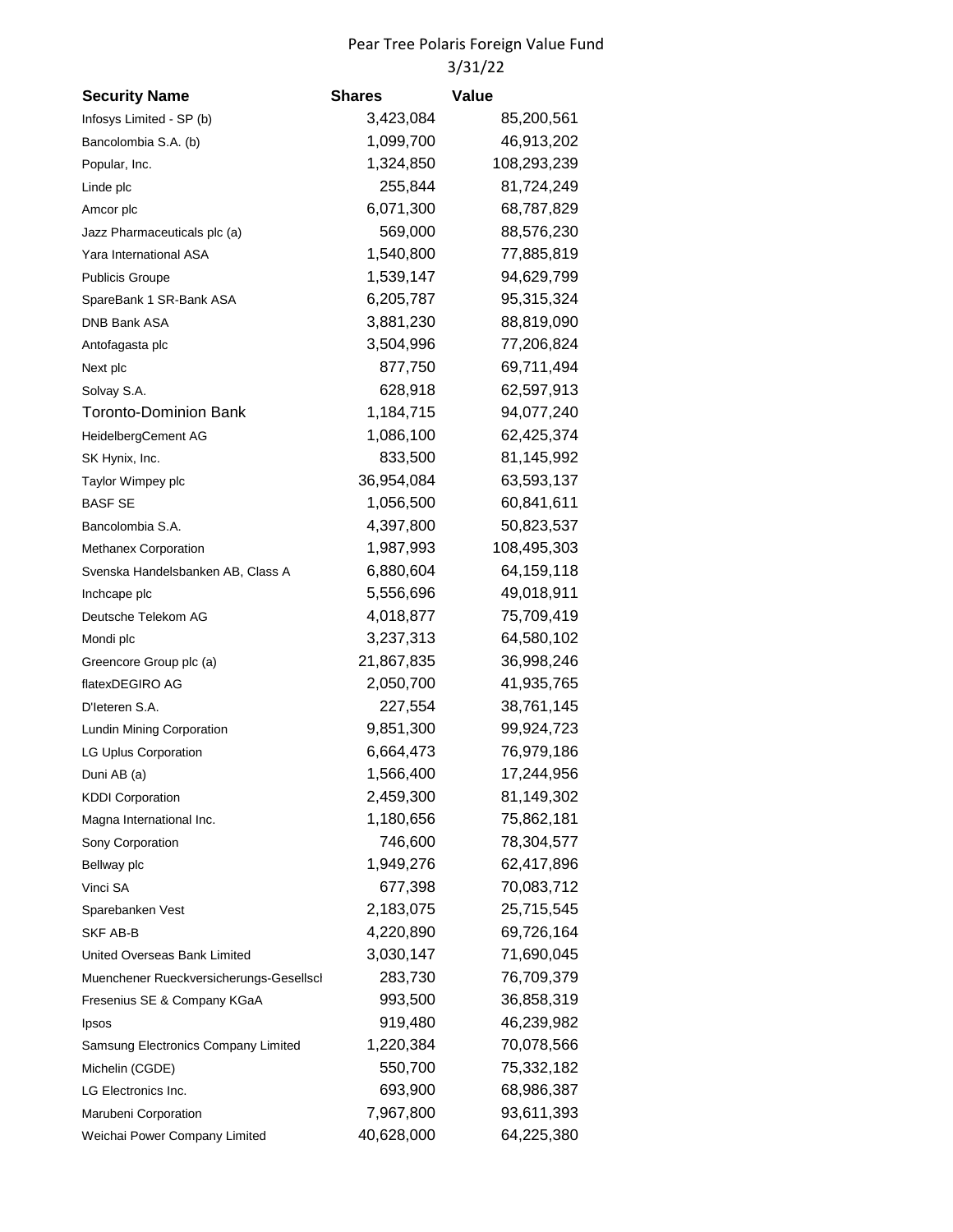#### Pear Tree Polaris Foreign Value Fund 3/31/22

| Daito Trust Construction Company, Ltd. | 608,900    | 65,166,723    |
|----------------------------------------|------------|---------------|
| Brother Industries, Ltd.               | 4,160,500  | 76,680,029    |
| Shinhan Financial Group Co., Limited   | 1,425,900  | 48,822,120    |
| Novartis AG                            | 846,850    | 74,765,362    |
| Trevi-Finanziaria Industriale SpA (a)  | 16,792,356 | 12,144,005    |
| Bunzl plc                              | 1,542,381  | 60,273,691    |
| Kia Motors Corporation                 | 1,241,100  | 75,773,607    |
| Hyundai Mobis Company, Limited         | 395,500    | 70,155,934    |
| Catcher Technology Company, Limited    | 7,254,000  | 36,584,577    |
| Jumbo S.A.                             | 1,167,804  | 17,540,447    |
| Loomis AB, Class B                     | 1,446,683  | 40,065,764    |
| Babcock International Group plc (a)    | 10,646,152 | 45,486,193    |
| Hannover Rueck SE                      | 447,800    | 76,900,234    |
| Asahi Group Holdings Ltd.              | 1,614,000  | 59,320,733    |
| <b>TISCO Financial Group</b>           | 7,722,600  | 23,341,994    |
| Honda Motor Company, Ltd.              | 2,637,300  | 75,767,375    |
| <b>Daicel Corporation</b>              | 6,314,700  | 42,505,540    |
| Cineworld Group plc (a)                | 47,030,327 | 20,199,200    |
| <b>ALROSA Company PJSC</b>             | 41,136,300 | 4,995         |
| Trevi-Finanziaria Industriale SpA      | 76,022     | 215,599       |
| <b>Market Value of Securities</b>      |            | 4,121,080,469 |
| Short Term Holding                     |            | 162,435,690   |
| <b>Foreign Currency</b>                |            | (20, 182)     |
| <b>Assets - Liabilities</b>            |            | 44,882,317    |
| Mark to Market                         |            | (403, 682)    |
| <b>Total Net Assets</b>                |            | 4,327,974,611 |

#### *IMPORTANT LEGAL INFORMATION:*

**contains more complete information on the Pear Tree Funds' investment objectives, risks, charges and expenses. Please consider this information carefully. For a prospectus and other information, visit www.peartreefunds.com or call (800) 326-2151. The Portfolio is actively managed and holdings are subject to change without notice and may not represent current or future portfolio composition.**

**Investors should read the prospectus carefully before investing because it** 

The portfolio data is "as of" the date indicated and we disclaim any responsibility to update the information. Unlike the fund's regulatory filings, the portfolio data and its presentation in this document are not required to conform to Generally Accepted Accounting Principles (GAAP) and Securities and Exchange Commission (SEC) presentation requirements. Therefore, it differs from that in the complete statement of investments in the annual and semiannual report to shareholders filed with the SEC on Form N-CSR, and the complete statement of investments provided in the first, second and third quarter SEC Form N-PORT filings for each fiscal year. Forms N-CSR and N-PORT for the Fund are available on the SEC website at www.sec.gov.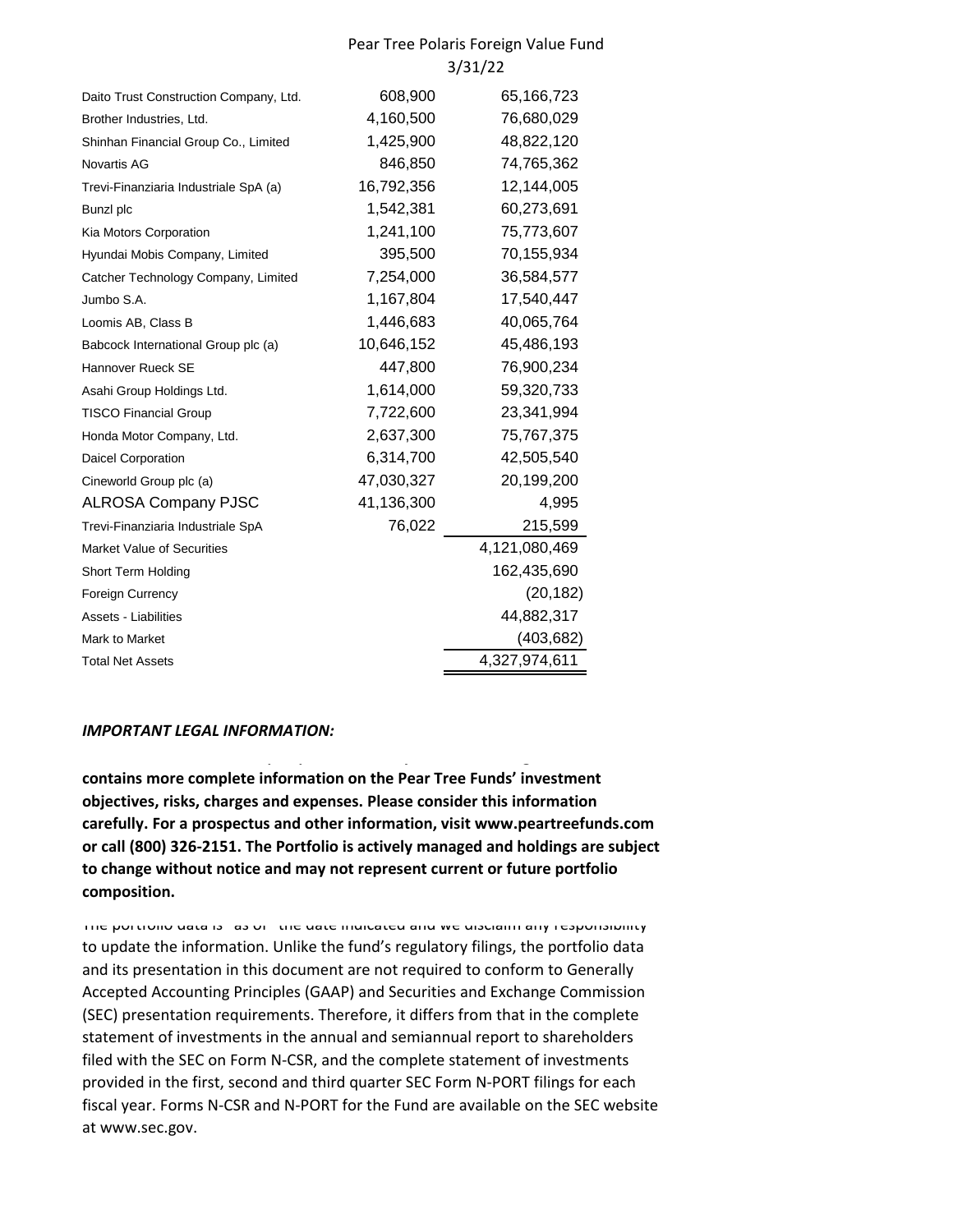## Pear Tree Polaris Foreign Value Fund 3/31/22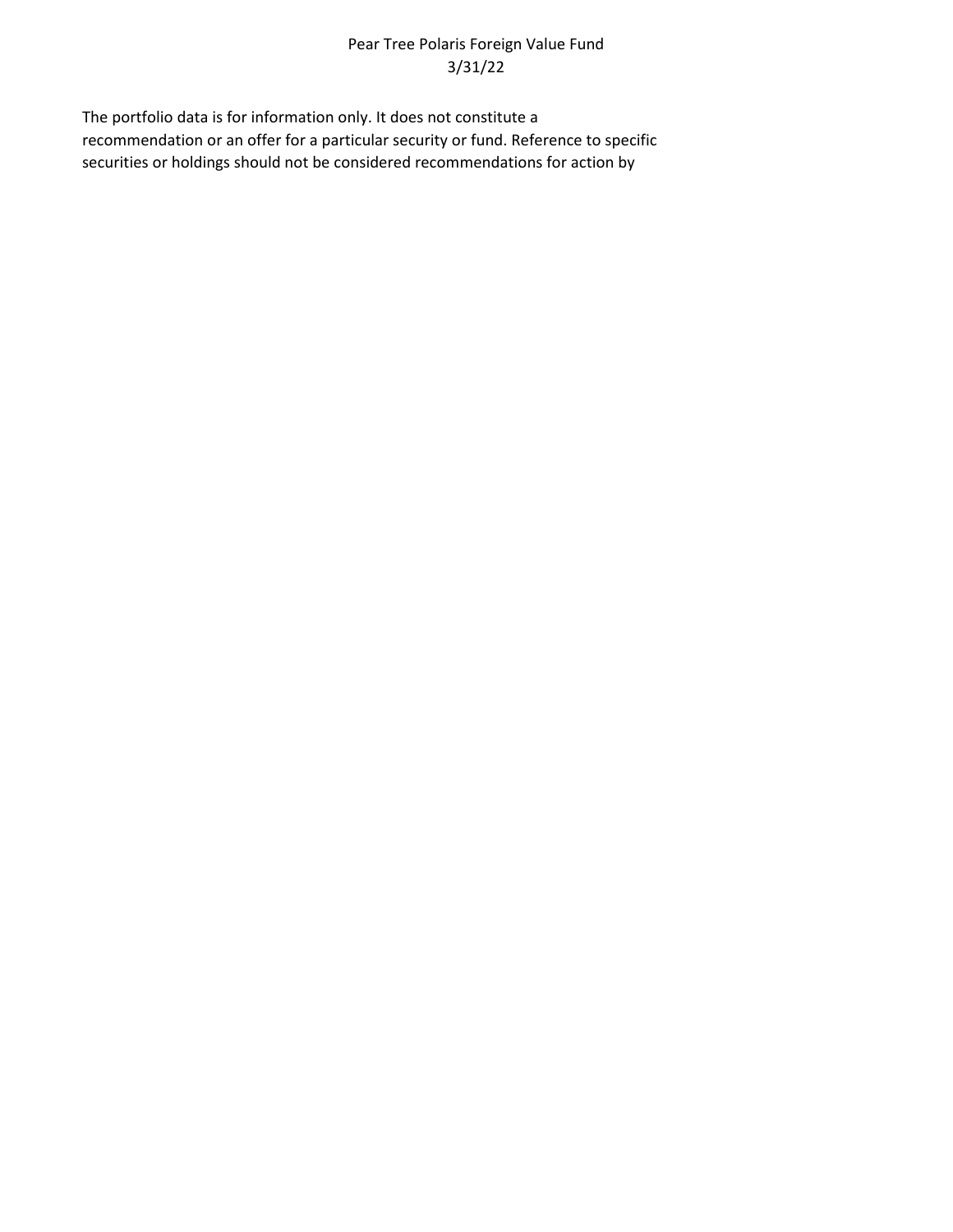# Pear Tree Polaris Foreign Value Small Cap Fund 3/31/22

| <b>Security Name</b>                              | <b>Shares/Par Value</b> | <b>Base Market Value</b> |
|---------------------------------------------------|-------------------------|--------------------------|
| Tecnoglass, Inc.                                  | 676,164                 | 17,066,379               |
| Cineworld Group plc (a)                           | 3,000,000               | 1,288,479                |
| BizLink Holding, Inc.                             | 2,644,000               | 27,361,430               |
| Greencore Group plc (a)                           | 15,220,000              | 25,750,757               |
| D'Ieteren S.A.                                    | 156,862                 | 26,719,595               |
| Halfords Group plc                                | 3,647,415               | 11,813,879               |
| Inchcape plc                                      | 2,295,132               | 20,246,721               |
| Sparebank 1 SMN                                   | 961,828                 | 15,531,806               |
| SpareBank 1 SR-Bank ASA                           | 931,626                 | 14,308,940               |
| C & C Group plc (a)                               | 8,194,045               | 21,145,923               |
| Vistry Group plc                                  | 1,980,200               | 24,549,787               |
| De'Longhi SpA                                     | 651,136                 | 17,922,902               |
| Elite Material Co., Limited                       | 2,855,600               | 25,714,005               |
| Ringkjoebing Landbobank A/S                       | 187,400                 | 24,078,828               |
| SpareBank Nord-Norge                              | 735,389                 | 9,032,568                |
| Lancashire Holdings Limited                       | 3,096,170               | 17,610,868               |
| National Express Group plc (a)                    | 6,402,700               | 19,642,253               |
| Hexpol AB                                         | 2,231,100               | 22,111,337               |
| Kyudenko Corporation                              | 557,000                 | 13, 152, 313             |
| Intertrust N.V. (a)                               | 763,500                 | 16,683,511               |
| QinetiQ                                           | 6,120,800               | 24,531,554               |
| Duni AB (a)                                       | 485,645                 | 5,346,608                |
| Venture Corporation, Limited                      | 1,567,200               | 20,345,577               |
| Sparebanken Vest                                  | 788,092                 | 9,283,334                |
| Elis S.A. $(a)$                                   | 1,237,800               | 18,454,072               |
| Glanbia plc                                       | 1,608,400               | 18,771,825               |
| PT. Pakuwon Jati Tbk (a)                          | 415,457,800             | 14,000,458               |
| <b>AEM Holdings Limited</b>                       | 7,160,200               | 25,077,101               |
| Sercomm Corporation                               | 4,373,000               | 12,072,816               |
| SpareBank 1 Oestlandet                            | 568,688                 | 9,105,252                |
| Kanematsu Corporation                             | 1,693,100               | 18,720,002               |
| Redes Energéticas Nacionais, SGPS, S.A.           | 6,530,905               | 20,708,811               |
| <b>Tripod Technology Corporation</b>              | 5,131,300               | 23,998,541               |
| <b>Thanachart Capital PCL</b>                     | 18,690,500              | 24, 171, 173             |
| Huaku Development Co., Limited                    | 5,638,000               | 17,749,423               |
| Tsubakimoto Chain Co., Limited                    | 403,300                 | 10,151,032               |
| Cloetta AB, Class B                               | 3,732,700               | 10,309,644               |
| Jumbo S.A.                                        | 1,431,529               | 21,501,604               |
| <b>VTech Holdings Limited</b>                     | 1,533,700               | 11,162,870               |
| Crest Nicholson Holdings plc                      | 2,611,400               | 9,194,053                |
| Aecon Group Inc.                                  | 1,672,800               | 22,726,296               |
| Xinhua Winshare Publishing and Media Co., Limited | 9,164,500               | 6,658,580                |
| Cuckoo Holdings Co., Limited                      | 53,192                  | 778,976                  |
| DFDS A/S                                          | 374,399                 | 16,151,116               |
| Sixt SE (a)                                       | 48,425                  | 6,594,593                |
| Nature Holding Co., Limited (The)                 | 436,302                 | 12,418,975               |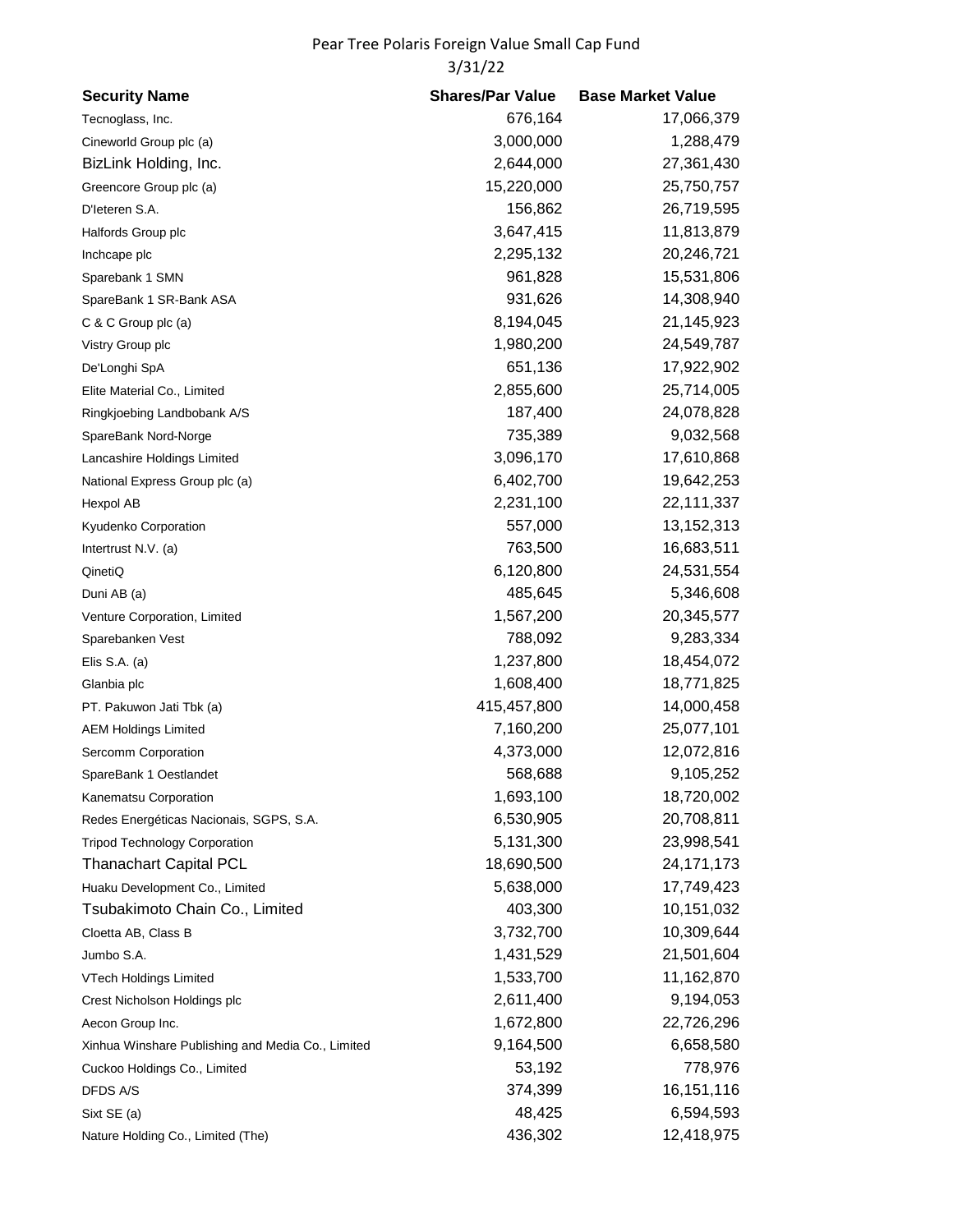### Pear Tree Polaris Foreign Value Small Cap Fund 3/31/22

| goeasy Ltd.                                      | 164,300    | 18,451,688     |
|--------------------------------------------------|------------|----------------|
| Bonduelle S.A.                                   | 489,198    | 8,980,604      |
| <b>VSTECS Holdings Limited</b>                   | 8,587,360  | 8,092,387      |
| ENF Technology Co., Limited                      | 692,686    | 16,859,236     |
| Equatorial Energia S.A.                          | 5,541,585  | 31,731,172     |
| Dowa Holdings Co., Limited                       | 500,800    | 23, 147, 172   |
| Prima Meat Packers Limited                       | 1,033,300  | 18,746,254     |
| Sanwa Holdings Corporation                       | 2,166,200  | 22,201,877     |
| Loomis AB, Class B                               | 706,161    | 19,557,070     |
| Keller Group plc                                 | 457,639    | 5,025,292      |
| Hitron Technologies Inc.                         | 4,408,000  | 3,061,592      |
| <b>TISCO Financial Group</b>                     | 7,836,500  | 23,686,263     |
| Cathay Real Estate Development Co., Limited      | 6,445,300  | 4,251,651      |
| Fila Holdings Corporation                        | 221,700    | 5,752,622      |
| <b>Primax Electronics Limited</b>                | 6,499,800  | 11,819,262     |
| LIC Housing Finance Limited                      | 3,946,827  | 18,696,319     |
| Kings Town Bank                                  | 8,467,500  | 11,910,031     |
| Taiwan Union Technology Corporation              | 4,169,900  | 12,152,475     |
| OSB Group PLC                                    | 3,172,817  | 23,665,580     |
| <b>Daicel Corporation</b>                        | 2,707,700  | 18,226,084     |
| Mizuho Leasing Company, Limited                  | 404,800    | 9,925,312      |
| Samson Holding Limited (a)                       | 74,790,800 | 3,629,045      |
| Shanghai Mechanical & Electrical Industry Co., L | 4,810,776  | 5,941,308      |
| Equitable Group Inc.                             | 359,400    | 20,641,547     |
| <b>Market Value of Securities</b>                |            | 1,107,868,410  |
| Short Term Holding                               |            | 102,250,800    |
| Foreign Currency                                 |            | 19,966         |
| Assets - Liabilities                             |            | (27, 319, 136) |
| Mark to Market                                   |            | (93,903)       |
| <b>Total Net Assets</b>                          |            | 1,182,726,137  |
|                                                  |            |                |

#### *IMPORTANT LEGAL INFORMATION:*

**Investors should read the prospectus carefully before investing because it contains more complete information on the Pear Tree Funds' investment objectives, risks, charges and expenses. Please consider this information carefully. For a prospectus and other information, visit www.peartreefunds.com or call (800) 326-2151. The Portfolio is actively managed and holdings are subject to change without notice and may not represent current or future portfolio composition.**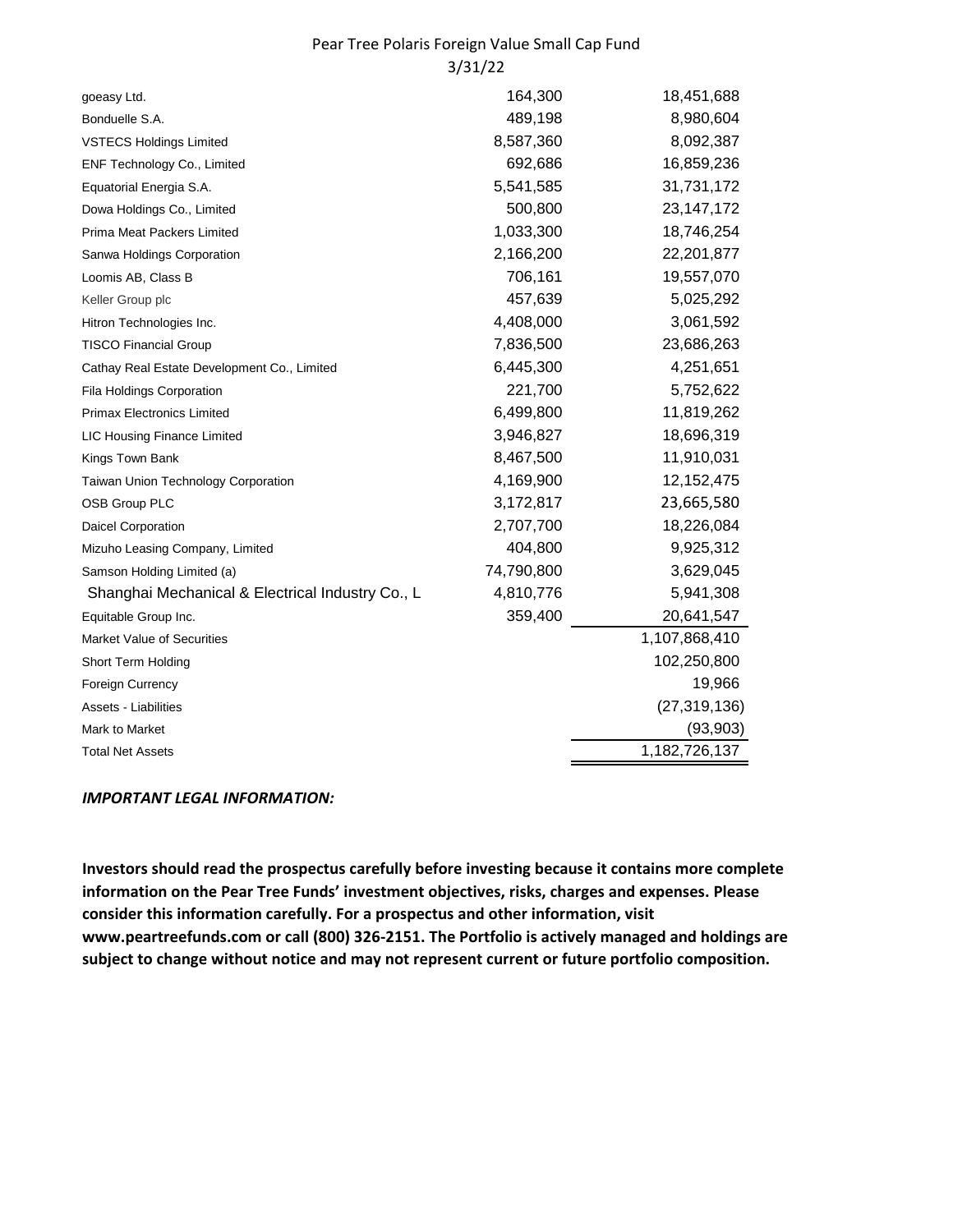### Pear Tree Polaris Foreign Value Small Cap Fund 3/31/22

The portfolio data is "as of" the date indicated and we disclaim any responsibility to update the information. Unlike the fund's regulatory filings, the portfolio data and its presentation in this document are not required to conform to Generally Accepted Accounting Principles (GAAP) and Securities and Exchange Commission (SEC) presentation requirements. Therefore, it differs from that in the complete statement of investments in the annual and semiannual report to shareholders filed with the SEC on Form N-CSR, and the complete statement of investments provided in the first, second and third quarter SEC Form N-PORT filings for each fiscal year. Forms N-CSR and N-PORT for the Fund are available on the SEC website at www.sec.gov.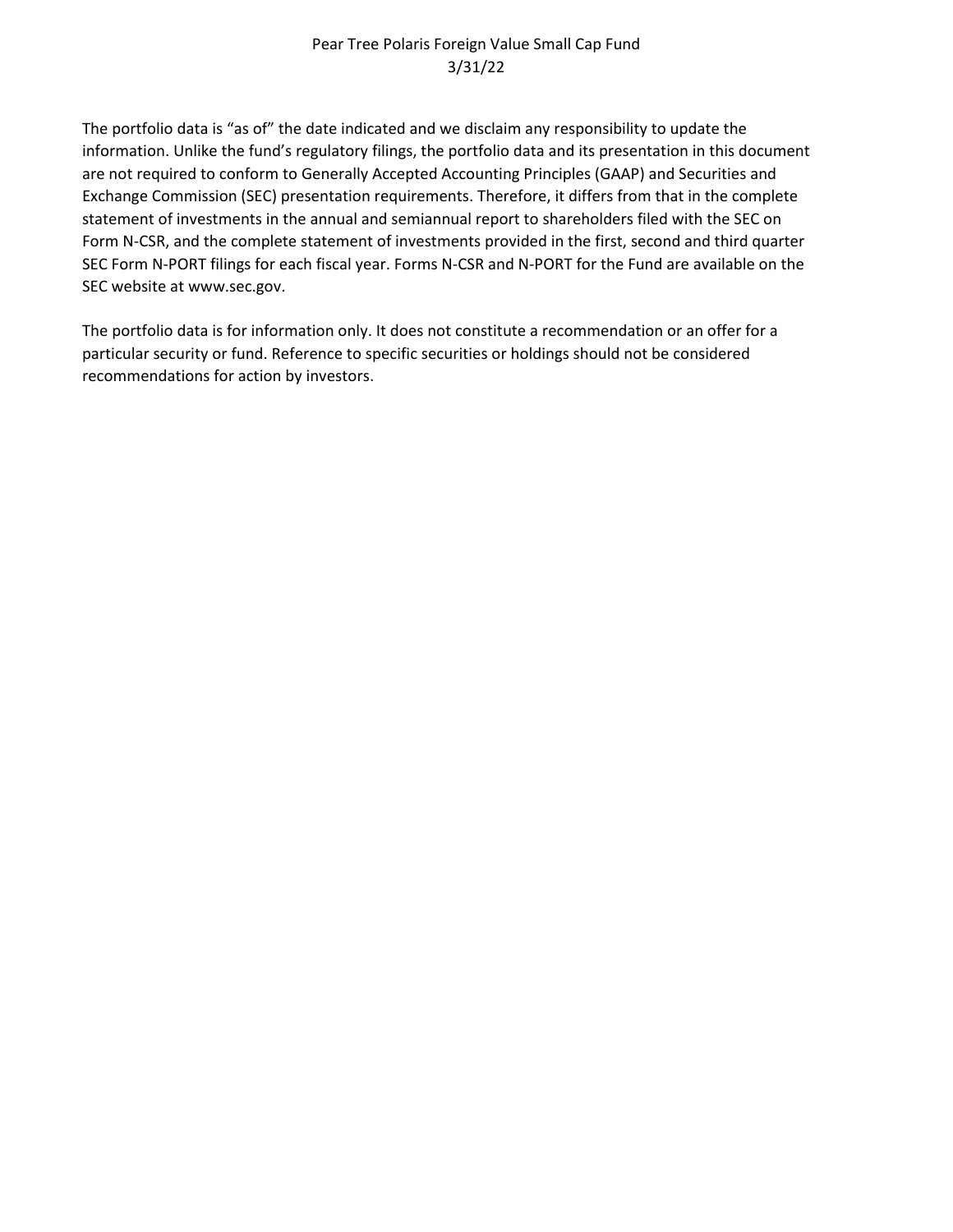# Pear Tree Polaris International Opportunities Fund 3/31/22

| <b>Security Name</b>                                    | <b>Shares</b> | Value     |
|---------------------------------------------------------|---------------|-----------|
| Euronet Worldwide, Inc. (a)                             | 3,500         | 455,525   |
| Credicorp Ltd.                                          | 1,100         | 189,057   |
| BizLink Holding, Inc.                                   | 34,400        | 355,988   |
| D'Ieteren S.A.                                          | 3,600         | 613,218   |
| De'Longhi SpA                                           | 21,400        | 589,048   |
| Sparebanken Vest                                        | 43,200        | 508,875   |
| Interpump Group S.p.A.                                  | 10,200        | 518,625   |
| SINBON Electronics Co., Ltd.                            | 134,300       | 1,218,715 |
| Thinking Electronic Industrial Co., Ltd.                | 83,800        | 435,796   |
| Grupo Aeroportuario del Pacífico, S.A.B. de C.V.        | 23,300        | 376,934   |
| Safaricom PLC                                           | 1,292,600     | 383,846   |
| <b>Bravida Holding AB</b>                               | 49,600        | 577,462   |
| Hansol Chemical Co., Ltd.                               | 1,300         | 263,314   |
| POYA International Co., Ltd.                            | 26,389        | 358,282   |
| SeSa S.p.A.                                             | 1,500         | 248,665   |
| Macquarie Group Limited                                 | 2,615         | 399,152   |
| Grupo Aeroportuario del Sureste, S. A. B. de C.V.       | 13,300        | 296,072   |
| <b>Yageo Corporation</b>                                | 25,000        | 378,689   |
| Alibaba Group Holding Ltd. (a)                          | 27,700        | 396,503   |
| Open House Group Co., Ltd.                              | 5,600         | 250,068   |
| LVMH Moet Hennessy Louis Vuitton SE                     | 395           | 285,395   |
| Grupo Aeroportuario del Centro Norte S.A.B. de C.V. - B | 38,100        | 284,346   |
| NEXTAGE Co., Ltd.                                       | 27,600        | 504,588   |
| Hexpol AB                                               | 34,100        | 337,948   |
| <b>Collins Foods Limited</b>                            | 64,200        | 510,052   |
| PT Bank Rakyat Indonesia Tbk (a)                        | 1,299,645     | 421,678   |
| SEB SA                                                  | 2,850         | 401,435   |
| <b>HANSEN Technologies</b>                              | 65,700        | 283,185   |
| Greggs plc                                              | 8,100         | 262,463   |
| <b>Games Workshop Group PLC</b>                         | 1,900         | 181,745   |
| Neurones S.A.                                           | 6,500         | 262,517   |
| <b>FirstRand Limited</b>                                | 104,900       | 556,141   |
| BeNEXT Group, Inc.                                      | 26,600        | 365,332   |
| Midea Group Co., Ltd.                                   | 46,200        | 415,160   |
| Next Fifteen Communications Group plc                   | 20,753        | 366,149   |
| Elite Material Co., Limited                             | 28,000        | 252,133   |
| <b>AVI Limited</b>                                      | 76,900        | 379,435   |
| <b>Brenntag AG</b>                                      | 3,900         | 318,231   |
| Zhongsheng Group Holdings                               | 43,500        | 307,723   |
| JAC Recruitment Co., Ltd.                               | 19,100        | 291,595   |
| Alten S.A.                                              | 2,100         | 321,262   |
| Zhejiang Supor Co.                                      | 42,300        | 333,633   |
| Muthoot Finance Ltd.                                    | 12,600        | 221,313   |
| <b>Tripod Technology Corporation</b>                    | 87,786        | 410,566   |
| Howden Joinery Group plc                                | 29,600        | 299,235   |
| Muangthai Capital Public Company Limited                | 394,200       | 622,421   |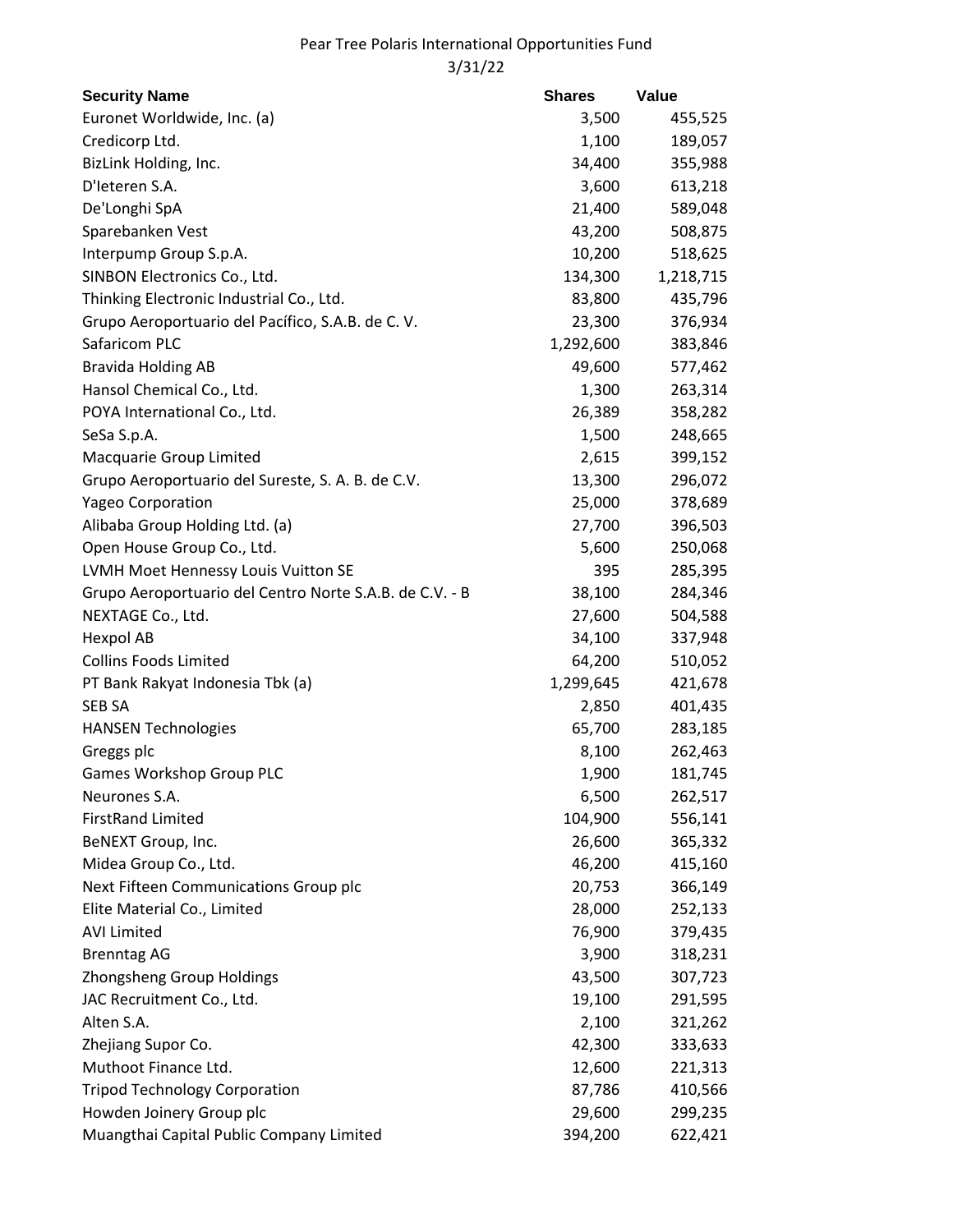### Pear Tree Polaris International Opportunities Fund 3/31/22

| Jumbo S.A.                          | 24,771  | 372,061    |
|-------------------------------------|---------|------------|
| <b>Accent Group Limited</b>         | 226,400 | 289,014    |
| Chailease Holding Co., Ltd.         | 44,398  | 392,820    |
| goeasy Ltd.                         | 3,455   | 388,013    |
| <b>OpenText Corporation</b>         | 3,700   | 157,023    |
| <b>Public Bank Bhd</b>              | 401,500 | 445,920    |
| Equatorial Energia S.A.             | 100,500 | 575,464    |
| Sanwa Holdings Corporation          | 41,300  | 423,293    |
| Scientex Berhad                     | 475,000 | 458,643    |
| Samsung Electronics Company Limited | 3,051   | 175,199    |
| VIB Vermögen AG                     | 13,009  | 528,292    |
| <b>Bunzl</b> plc                    | 7,004   | 273,705    |
| <b>TISCO Financial Group</b>        | 141,700 | 428,296    |
| Soulbrain Holdings Co., Ltd. (a)    | 798     | 161,174    |
| <b>Knowit AB</b>                    | 10,400  | 349,293    |
| <b>OSB Group PLC</b>                | 62,900  | 469,162    |
| Alimentation Couche-Tard Inc.       | 12,900  | 581,641    |
| Equitable Group Inc.                | 7,200   | 413,520    |
| <b>Enghouse Systems Limited</b>     | 8,200   | 259,438    |
| <b>Market Value of Securities</b>   |         | 25,151,482 |
| <b>Short Term Holding</b>           |         | 665,785    |
| <b>Foreign Currency</b>             |         | (559)      |
| <b>Assets - Liabilities</b>         |         | 122,130    |
| Mark to Market                      |         | (1, 443)   |
| <b>Total Net Assets</b>             |         | 25,937,395 |

#### *IMPORTANT LEGAL INFORMATION:*

**Investors should read the prospectus carefully before investing because it contains more complete information on the Pear Tree Funds' investment objectives, risks, charges and expenses. Please consider this information carefully. For a prospectus and other information, visit www.peartreefunds.com or call (800) 326-2151. The Portfolio is actively managed and holdings are subject to change without notice and may not represent current or future portfolio composition.**

The portfolio data is "as of" the date indicated and we disclaim any responsibility to update the information. Unlike the fund's regulatory filings, the portfolio data and its presentation in this document are not required to conform to Generally Accepted Accounting Principles (GAAP) and Securities and Exchange Commission (SEC) presentation requirements. Therefore, it differs from that in the complete statement of investments in the annual and semiannual report to shareholders filed with the SEC on Form N-CSR, and the complete statement of investments provided in the first, second and third quarter SEC Form N-PORT filings for each fiscal year. Forms N-CSR and N-PORT for the Fund are available on the SEC website at www.sec.gov.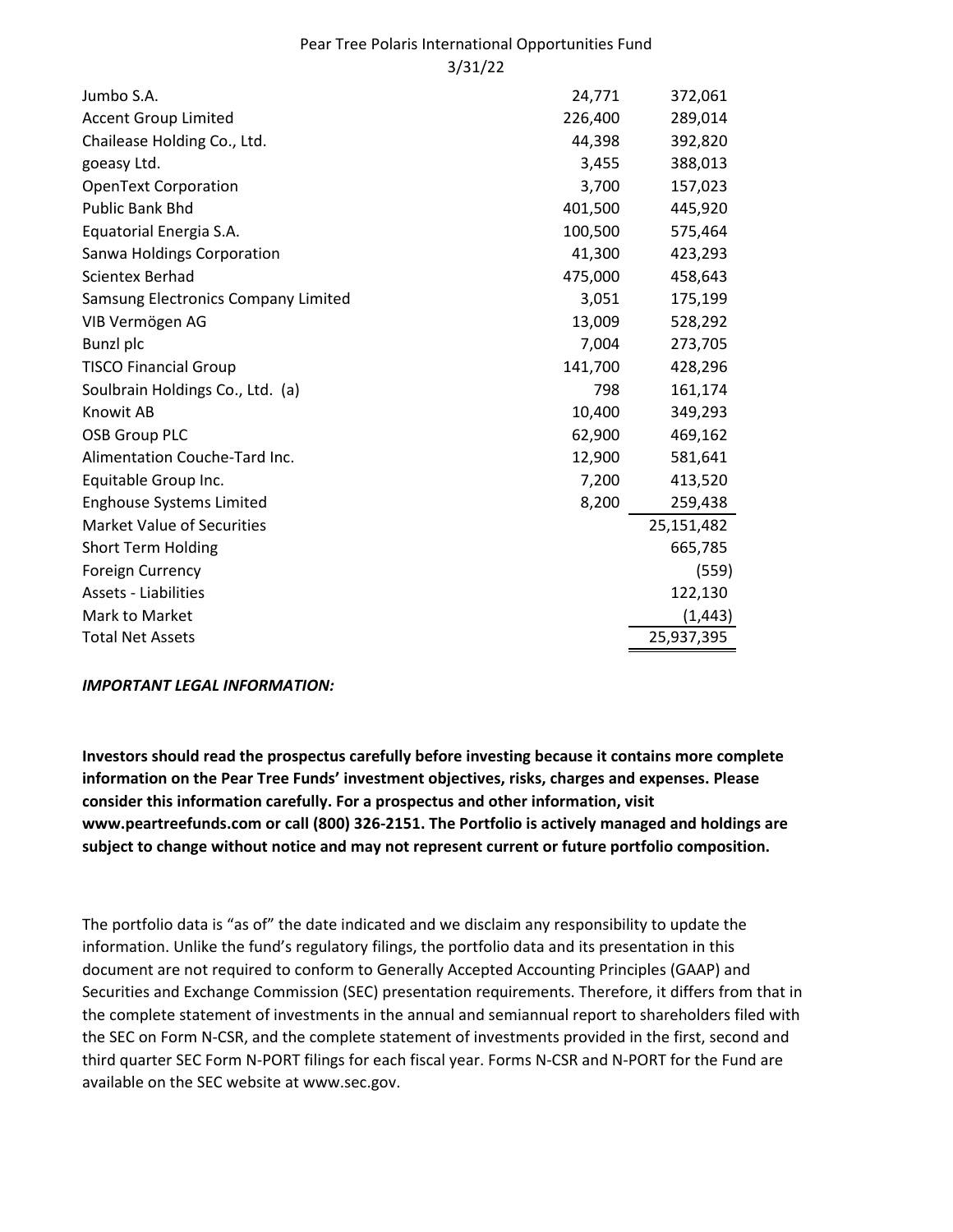## Pear Tree Polaris International Opportunities Fund 3/31/22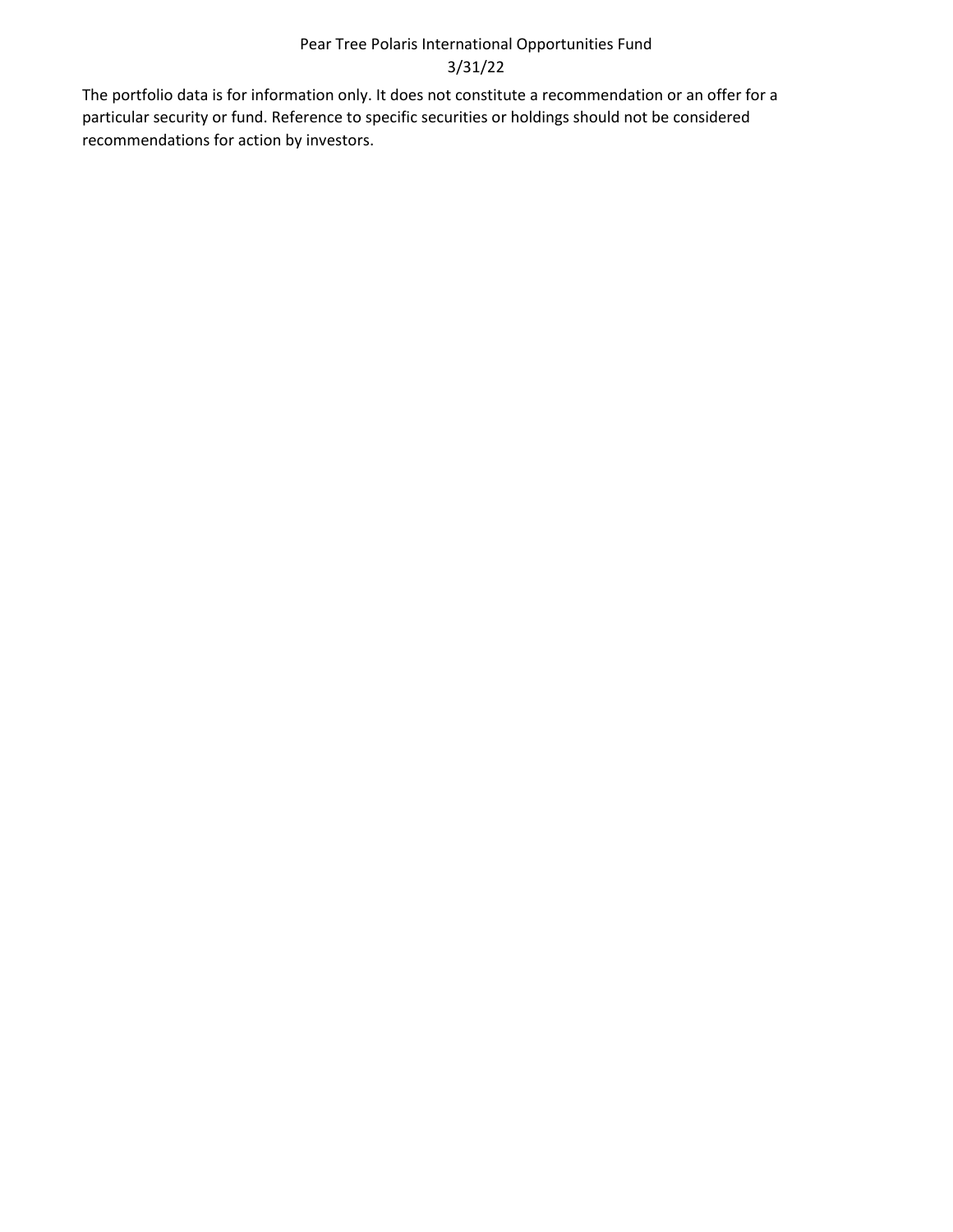## Pear Tree Essex Environmental Opportunities Fund 3/31/22

| <b>Security Name</b>                                      | <b>Shares</b> | <b>Value</b> |
|-----------------------------------------------------------|---------------|--------------|
| Generac Holdings Inc.                                     | 9,939         | 2,954,467    |
| SolarEdge Technologies, Inc. (a)                          | 10,573        | 3,408,418    |
| Enphase Energy, Inc. (a)                                  | 13,725        | 2,769,431    |
| Watts Water Technologies, Inc.                            | 15,624        | 2,180,954    |
| SunOpta Inc.                                              | 266,250       | 1,336,575    |
| MP Materials Corp. (a)                                    | 54,098        | 3,101,979    |
| Kornit Digital Ltd. (a)                                   | 25,870        | 2,139,190    |
| Aspen Aerogels, Inc. (a)                                  | 75,090        | 2,589,103    |
| Sensata Technologies Holding plc                          | 39,298        | 1,998,303    |
| Energy Recovery, Inc. (a)                                 | 146,860       | 2,957,760    |
| Wolfspeed, Inc.                                           | 23,360        | 2,659,770    |
| Aptiv PLC (a)                                             | 13,777        | 1,649,245    |
| <b>Lindsay Corporation</b>                                | 13,364        | 2,098,282    |
| Enovix Corporation (a)                                    | 67,979        | 970,060      |
| <b>Cognex Corporation</b>                                 | 31,951        | 2,465,020    |
| Amyris, Inc.                                              | 311,401       | 1,357,708    |
| Bloom Energy Corporation (a)                              | 58,946        | 1,423,546    |
| Trimble Navigation Limited (a)                            | 29,760        | 2,146,886    |
| Albemarle Corporation                                     | 10,503        | 2,322,738    |
| Iteris, Inc. (a)                                          | 470,083       | 1,400,847    |
| Livent Corporation (a)                                    | 84,762        | 2,209,745    |
| Array Technologies, Inc. (a)                              | 114,401       | 1,289,299    |
| Badger Meter, Inc.                                        | 26,527        | 2,645,007    |
| PSI Software AG                                           | 38,972        | 1,682,369    |
| Landis+Gyr                                                | 33,176        | 2,116,083    |
| Ørsted A/S                                                | 15,253        | 1,937,483    |
| Infineon Technologies AG                                  | 67,009        | 2,310,051    |
| <b>SMA Solar Technology AG</b>                            | 34,235        | 1,448,169    |
| <b>Keyence Corporation</b>                                | 4,590         | 2,165,005    |
| Umicore N.V.                                              | 23,360        | 1,022,975    |
| Kingspan Group plc                                        | 31,757        | 3,146,021    |
| Kurita Water Industries Ltd.                              | 35,548        | 1,331,128    |
| Sunrun Inc. (a)                                           | 70,539        | 2,142,269    |
| Hannon Armstrong Sustainable Infrastructure Capital, Inc. | 58,224        | 2,761,564    |
| <b>Market Value of Securities</b>                         |               | 72,137,453   |
| <b>Short Term Holding</b>                                 |               | 5,008,451    |
| <b>Foreign Currency</b>                                   |               |              |
| <b>Assets - Liabilities</b>                               |               | (124, 301)   |
| Mark to Market                                            |               | (873)        |
| <b>Total Net Assets</b>                                   |               | 77,020,730   |

*IMPORTANT LEGAL INFORMATION:*